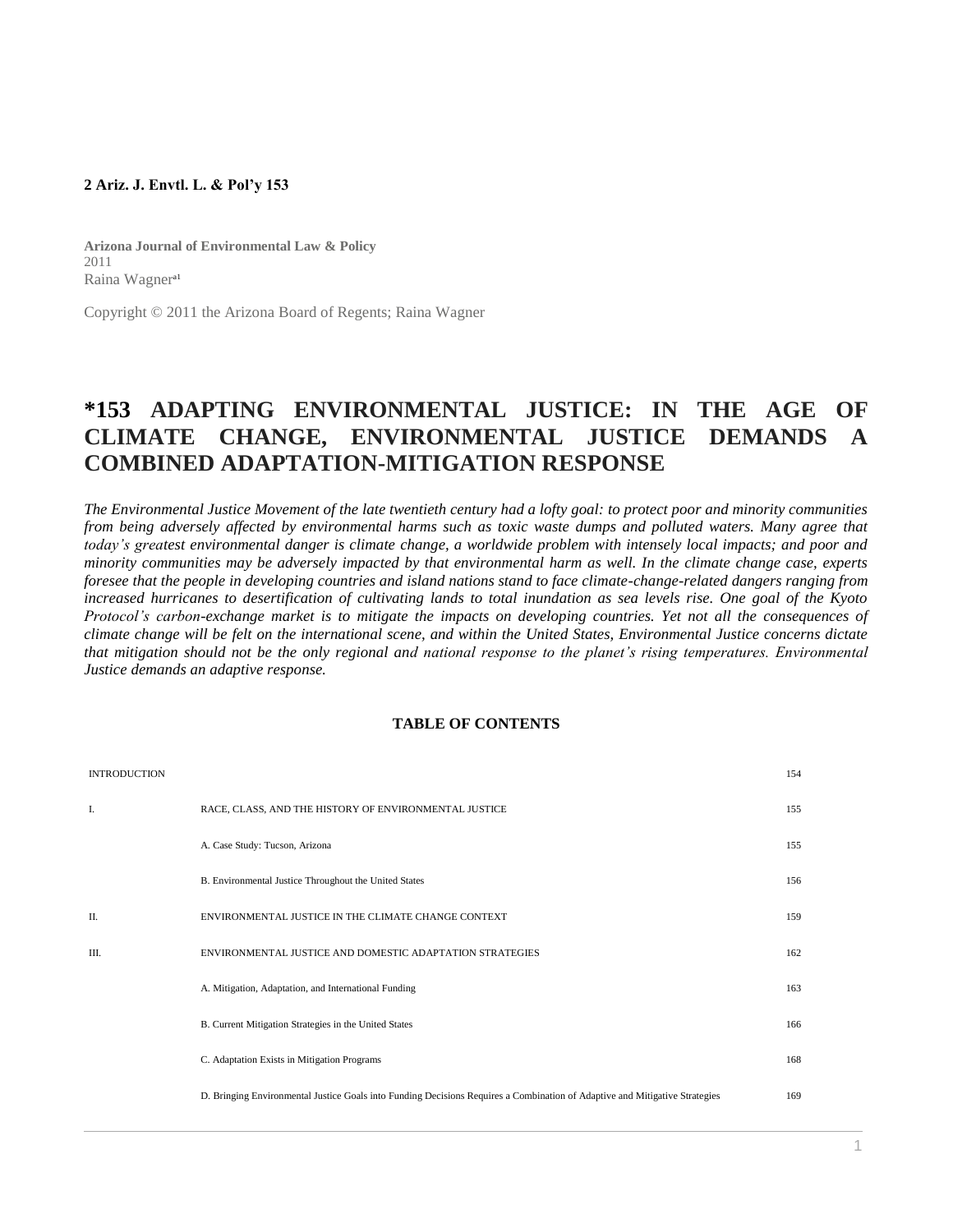CONCLUSION 172

#### **\*154 INTRODUCTION**

At this moment in 2012, cap and trade seems dead. The Waxman-Markey comprehensive climate change bill, passed by the U.S. House of Representatives in the 2009-10 session, never passed the Senate. A national carbon cap-and-trade program has hardly been mentioned in Washington, D.C., since.<sup>1</sup> Despite recent failures and the current political turmoil, experts agree that a carbon market will come to the United States in the reasonably near future.<sup>2</sup> When such a scheme does arise, whether on the national or regional level, it is likely to be modeled on the Regional Greenhouse Gas Initiative (RGGI). The RGGI, a regulatory program comprising ten Northeastern and Mid-Atlantic states, caps carbon emissions, auctions the allowances on their market, and funnels funds into greenhouse-gas-reduction programs within each state. Under it, carbon offsets available to power plants create benefits that stay within RGGI states. Through such offsets, thousands of Americans in poor and minority communities have received benefits such as green-job training, vouchers for the reduction of energy bills, and subsidies toward environmentally efficient home energy upgrades.

The people in these communities are the same people who were the concern of the Environmental Justice Movement ("EJ Movement") during the 1970s, 1980s, and 1990s. As was the case in the twentieth century, the needs of people in such Environmental Justice Communities ("EJ Communities") are distinct from those without, even while the world **\*155** faces a newer, twenty-first-century problem: climate change. The most widely accepted approach to solving that problem--capping emissions of greenhouse gases to halt the manmade altering of the atmosphere and its resultant increase in planetary temperature--does not fully address the concerns of people in American EJ Communities. Just as with toxic hotspots and Superfund sites, the people in our nation's EJ Communities might be those most acutely affected by climate change. Therefore, addressing the consequences of climate change should incorporate the mission of the EJ Movement.

This Article provides a brief history of the EJ Movement in the United States. Part II details how Environmental Justice has already been incorporated into the national and international discussions of climate change. Part III examines the accepted approaches toward addressing climate change: mitigating climate change through reductions in emissions, and adapting to the changing environment. Part III also explains this Article's focus on adaptation strategies, and why these are more important to EJ Communities than other communities. Finally, Part IV offers an idea for how incentivized adaptation programs could work, and why, for the sake of EJ Communities and the future of Environmental Justice itself, it is of paramount importance that adaptation projects move to the fore.

#### **I. RACE, CLASS, AND THE HISTORY OF ENVIRONMENTAL JUSTICE**

#### *A. Case Study: Tucson, Arizona*

Like many communities around the nation, Tucson, Arizona is a Superfund site. Specifically, the local Superfund site, the Tucson International Airport Area (TIAA), sits in the Pacific Southwest Region IX Superfund.<sup>3</sup> According to the Environmental Protection Agency (EPA), during the post-World War II boom, Tucson entered a period in which many industrial facilities operated in the TIAA:

At least twenty separate facilities have operated at the TIAA area since 1942 including: aircraft and electronics facilities [which discharged waste liquids directly into the soil]; fire drill training areas [where wastes from training operations were left in unlined pits]; and unlined landfills [which received various wastes from several sources].<sup>4</sup>

**\*156** It is unknown precisely how many facilities dumped toxic chemicals at the TIAA site or when they began, but the lawsuit that eventually resulted from the dumping did establish that one of the most dangerous chemicals in TIAA was the industrial solvent trichloroethylene (TCE). The City of Tucson and Hughes Aircraft began dumping TCE in the ground in 1952.<sup>5</sup> TCE can be used to dissolve oily and greasy substances, and was used in many industries to clean grease from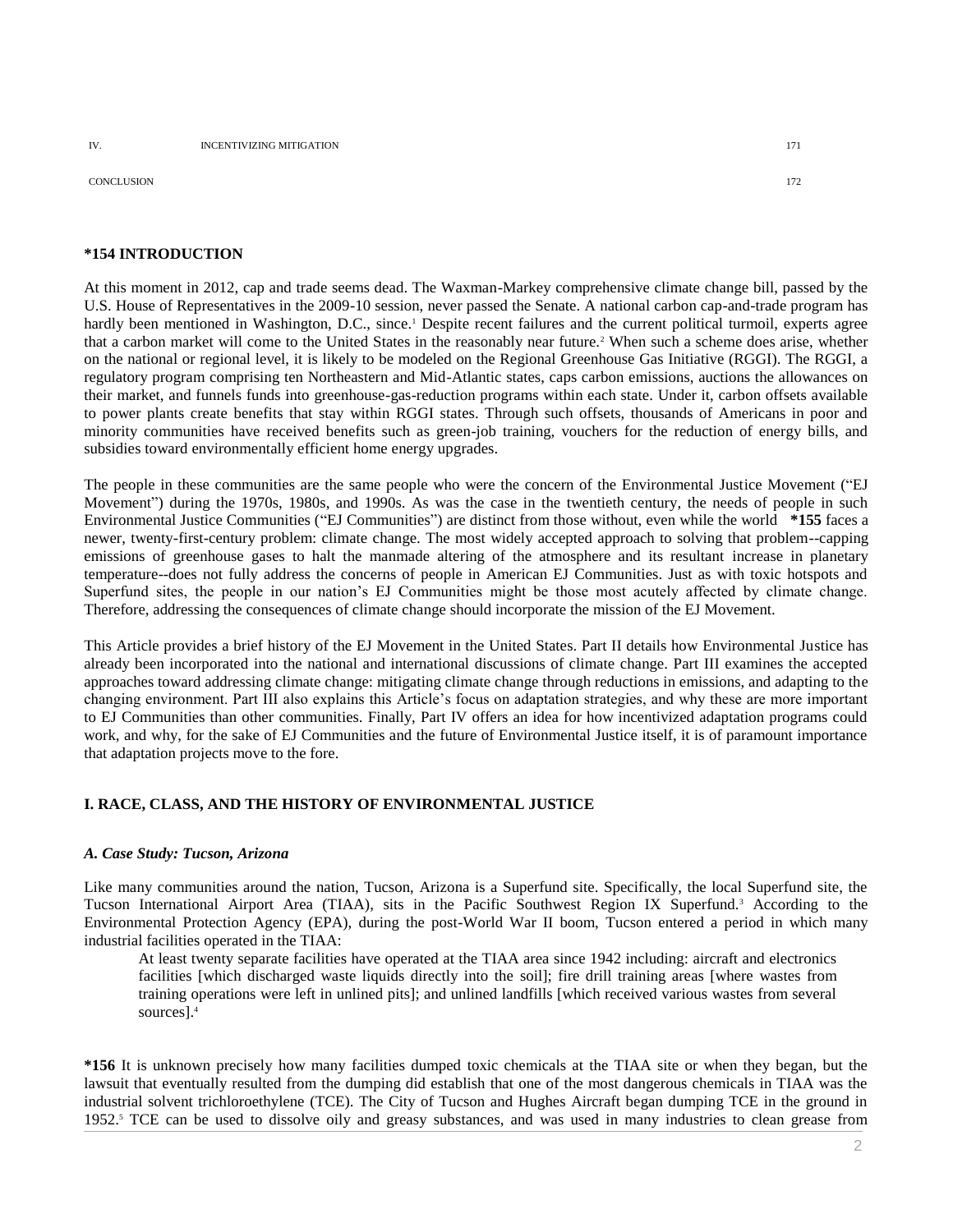metal--especially airplane parts<sup>6</sup>--such as those in the Tucson International Airport Area.

The TIAA is on the South Side of the Tucson municipal area, surrounded by largely Hispanic neighborhoods.<sup>7</sup> For years, people who lived there were getting sick. A 2006 newspaper article revisited the TCE cases as the litigating parties reached a final settlement. Tucson Citizen reporter Blake Morlock wrote that when people first began falling ill, they were told "it was because of the chilies and beans they ate." <sup>8</sup> Eventually, investigators were able to make a connection between the groundwater contamination and the suppression of the immune system, which led to a variety of illnesses. <sup>9</sup> Media coverage resulted in lawsuits; more than 1,600 plaintiffs eventually filed suit and received approximately \$100 million in settlements, first from Hughes Aircraft and the water-providing City of Tucson; then from the insurance companies and the airport authority.<sup>10</sup>

The TCE suit had a lasting legacy: the voice it gave to the people of Tucson's South Side. Richard Gonzales was one of the three lead attorneys. "I remember growing up on the South Side. We never had any political muscle and never exercised a voice in government," Gonzales said. "There was an entrenched sense that the South Side was powerless to look out for their interests." <sup>11</sup> That changed after the TCE suit.

Such a legacy came at a steep price, said Steve Leal, the former Tucson city councilman whose district included much of the affected TIAA site: "It was a painful way that social and economic justice issues got articulated in Tucson."<sup>12</sup>

# *B. Environmental Justice Throughout the United States*

The journey of Tucson's South Side residents was mirrored around the nation, where in community after community, residents revolted against the poisoning of their **\*157** environments. This nationwide community uprising has become known as the Environmental Justice Movement ("EJ Movement" or "Movement"). The Movement, now well established, was born in the 1980s, forced forward by the participation of "community groups engaging in local action within their communities." 13 Such groups were urged into action by a string of environmental calamities, from Three Mile Island, to Love Canal, to the Woburn, Massachusetts case later made famous in the book and film "A Civil Action."<sup>14</sup>

The Council on Environmental Quality first documented a correlation between income and the risk of toxic exposure in 1971.<sup>15</sup> The report showed that a lack of income adversely affected the ability of the urban poor to improve their environment;<sup>16</sup> in other words, people were too poor to move. By the 1980s, government studies were showing that the correlation between lack of wealth and risk of toxic exposure extended not only to income disparity, but also to minority communities.<sup>17</sup> For example, the U.S. General Accounting Office (GAO) conducted a study to determine if race was a factor in the placement of hazardous waste disposal. Examining Southeastern EPA Region IV, the GAO study showed that three-fourths of the landfills in that region were sited near communities with high minority populations.<sup>18</sup> A private study went even further: The report, *Toxic Wastes and Race in the United States: A National Report on the Racial and Socio-economic Characteristics of Communities with Hazardous Waste Sites*, released in 1987 by the United Church of Christ Commission for Racial Justice, supported the argument that race is the most consistent factor correlated with hazardous-waste facility siting.<sup>19</sup>

The activists bringing attention to the newborn EJ Movement gathered in the First National People of Color Environmental Leadership Summit in October 1991.<sup>20</sup> There, the **\*158** delegates adopted seventeen *Principles of Environmental Justice* as their first official act.<sup>21</sup> These principles displayed the delegates' devotion to their communities, to the fight against racism, and to Earth itself, beginning with the preamble:

**WE, THE PEOPLE OF COLOR**, gathered together ... to begin to build a national and international movement of all peoples of color to fight the destruction and taking of our lands and communities, do hereby re-establish our spiritual interdependence to the sacredness of our Mother Earth; to respect and celebrate each of our cultures, languages and beliefs about the natural world and our roles in healing ourselves; to ensure environmental justice; to promote economic alternatives which would contribute to the development of environmentally safe livelihoods; and, to secure our political, economic and cultural liberation that has been denied for over 500 years of colonization and oppression, resulting in the poisoning of our communities and land and the genocide of our peoples.<sup>22</sup>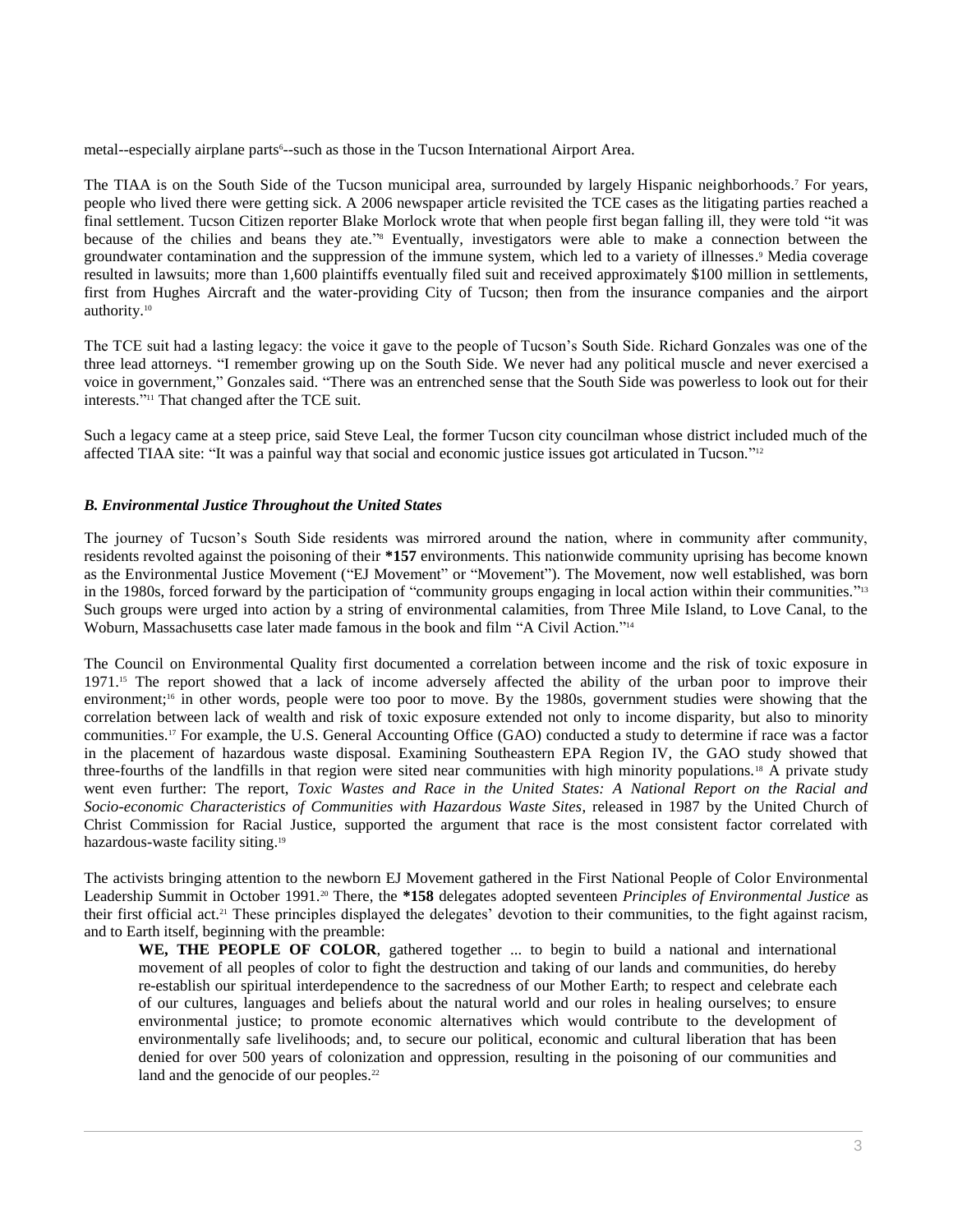The seventeen goals themselves ranged from demands that public policy "be based on mutual respect and justice for all peoples, free from any form of discrimination or bias"; to "universal protection from nuclear testing ... and disposal"; to "the fundamental right to clean air, land, water, and food."<sup>23</sup> In short time, the EPA created the Office of Environmental Justice, and incorporated these values into government policy.<sup>24</sup> Still an active office, the Office of Environmental Justice operates in the Department of Compliance and Enforcement with the goal of providing "an environment where all people enjoy the same degree of protection from environmental and health hazards and equal access to the decision-making process to maintain a healthy environment in which to live, learn, and work."<sup>25</sup> The EPA website defines Environmental Justice as

the fair treatment and meaningful involvement of all people regardless of race, color, national origin, or income with respect to the development, implementation, and enforcement of environmental laws, regulations, and policies. EPA has this goal for all communities and persons across this Nation. It will be achieved when everyone enjoys the same degree of protection from environmental and health hazards and equal access to the decision-making process to have a healthy environment in which to live, learn, and work.<sup>26</sup>

In the most sweeping act in the history of the Movement, President Clinton issued [Executive Order 12898](http://www.westlaw.com/Link/Document/FullText?findType=Y&serNum=1994556908&pubNum=0001043&originatingDoc=Ie2a55828a46e11e18b05fdf15589d8e8&refType=CA&originationContext=document&vr=3.0&rs=cblt1.0&transitionType=DocumentItem&contextData=(sc.Search)) in 1994, mandating that federal agencies incorporate Environmental Justice in their missions.<sup>27</sup> Since the 1990s, some doubts have been raised as to the relevance **\*159** of race and class in the distribution of environmental harms in the United States. Some even consider the EJ Movement a harmful distraction in that it highlights racial concerns in lieu of bringing attention to more serious environmental risks.<sup>28</sup> Environmental concerns such as toxic hotspots may or may not, in fact, result from *intentional* racial or socioeconomic discrimination, but all evidence still points to the existence of a disparate impact in their siting.<sup>29</sup> A recent report by the Virginia National Resources Leadership Institute, a Virginia-based program dedicated to bringing multiple groups together for environmental decision-making, found that nationally, race and ethnicity continue to be the "strongest predictors of environmental injustice." <sup>30</sup> And, "whether burdens have a greater effect on minority groups or those living in poverty, the costs are most often endured by the poorest members (socially, economically, politically) of our society."<sup>31</sup>

# **II. ENVIRONMENTAL JUSTICE IN THE CLIMATE CHANGE CONTEXT**

Environmental Justice was born out of a past era, one concerned with Superfund and toxic hotspots, lead paint and sulfur dioxide. These intense issues of the late-twentieth century had tangible, quantifiable consequences, from cancer clusters to acid rain.

Climate change, for years called "global warming," has been more, for lack of a better word, *complicated*. The newer "climate change" nomenclature reflects the dramatic impact humans are having on the environment through the increased concentration of greenhouse gases in the atmosphere, including methane, nitrous oxide, and carbon dioxide.<sup>32</sup> The most environmentally damaging of these anthropogenic gases, due to its sheer volume of emissions, is carbon dioxide. Since the start of the Industrial Revolution in the mid-nineteenth century, carbon dioxide has been emitted consistently--and ever increasingly--through the combustion of fossil fuels.<sup>33</sup>

Ironically, in light of modern-day skepticism, scientists have been aware of climate change for nearly as long as greenhouse gases have been affecting the planet's climate. In 1938, about 100 years after the beginning of the Industrial Revolution, British engineer Guy Calendar reported to the Royal Meteorological Society that the world was warming.<sup>34</sup> In 1957, scientists Roger Revelle and Hans Suess expressed similar concerns about the anthropogenic warming of the planet:

**\*160** [H]uman beings are now carrying out a large scale geophysical experiment of a kind that could not have happened in the past nor be reproduced in the future. Within a few centuries we are returning to the atmosphere and oceans the concentrated organic carbon stored in sedimentary rocks over hundreds of millions of years.<sup>35</sup>

The effects of climate change go far beyond mere warming. Along with an increase in the average global temperature from between two and four degrees centigrade "comes the threat of more extreme weather, including more intense and longer droughts that have already been observed, heavy precipitation including increased intensity of tropical cyclones, and hot extremes and heat waves."<sup>36</sup> In North America, this is likely to manifest as "more severe storms, hurricanes, floods, droughts, heat waves and wildfires."<sup>37</sup> For island nations around the world, the consequence of increased heat will be rising sea levels, lost coastline, and, possibly, total inundation.<sup>38</sup>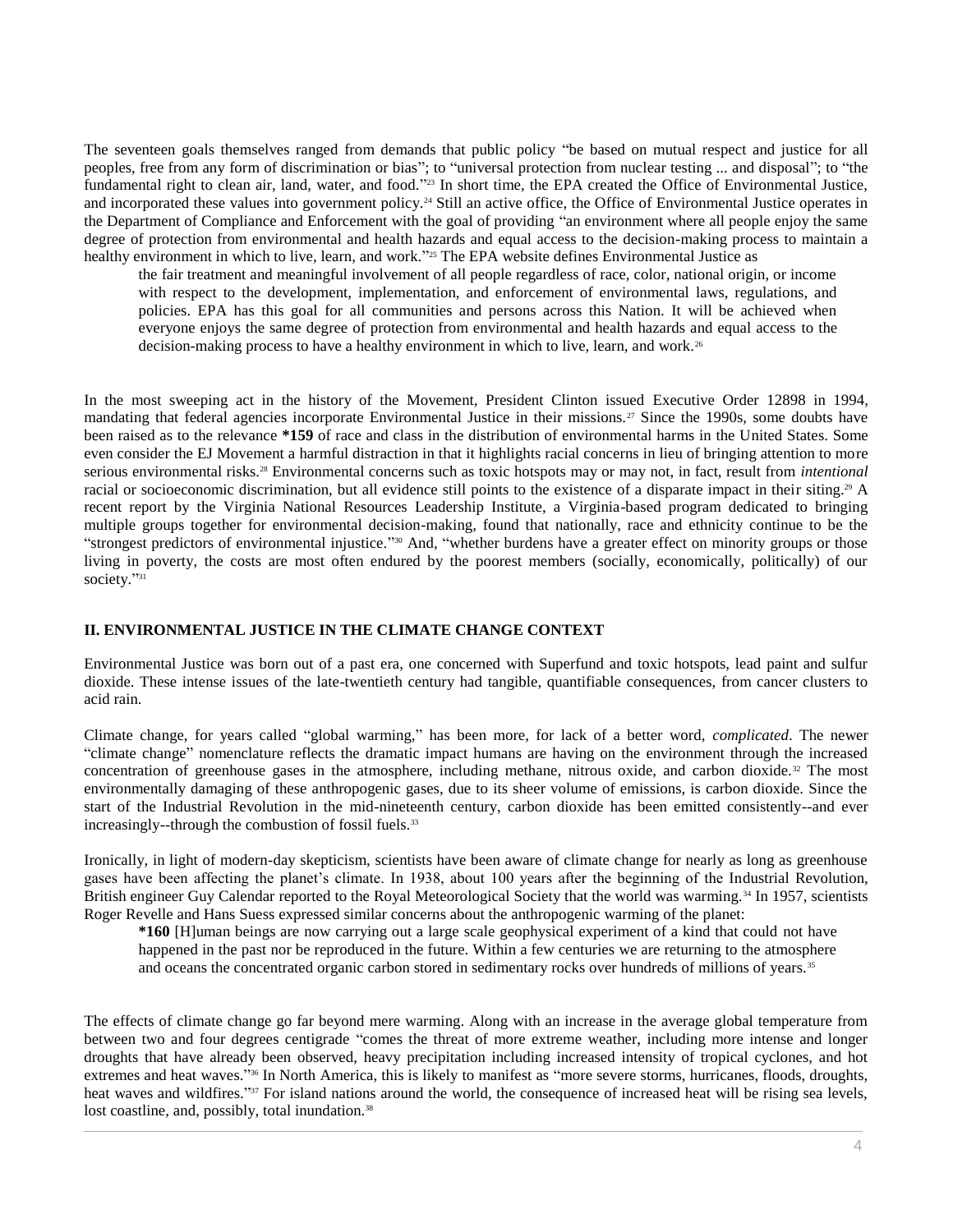Professor Maxine Burkett, Associate Professor of Law at the William S. Richardson School of Law, University of Hawaii, has explored climate change and the EJ Movement in several articles, including *Just Solutions to Climate Change: A Climate Justice Proposal for a Domestic Clean Defense Mechanism*. <sup>39</sup> She argues that the implementation of a Clean Development Mechanism (CDM)--a critical aspect of any carbon cap-and-trade regime that attempts to correct for the uneven development positions of nations around the globe--could serve as a model for implementing an Environmental Justice-oriented strategy in the response to climate change.<sup>40</sup>

The theory behind CDM is that polluting nations that have agreed to a cap on carbon emissions may offset their total emissions by investing in green and renewable projects in developing nations.<sup>41</sup> Global CDM is a key aspect of the Kyoto Protocol.<sup>42</sup> For example, a CDM project might involve the electrification of a village through the use of solar panels, or the installation of more energy-efficient boilers in an already-electrified **\*161** community.<sup>43</sup> The United Nations Framework Convention on Climate Change (UNFCCC)<sup>44</sup> operates CDM projects under the direction of the CDM Executive Board.<sup>45</sup> The UNFCCC website describes CDM as a "mechanism [that] stimulates sustainable development and emission reductions, while giving industrialized countries some flexibility in how they meet their emission-reduction limitation targets." <sup>46</sup> Verified completion of projects results in Certified Emissions Reductions (CERs), which can be sold or recorded in a Kyoto-bound nation's carbon account, and then applied as credits to their total emissions allowance. A CDM project earns one CER for each ton of reduction of emitted carbon dioxide.<sup>47</sup>

Professor Burkett proposes that domestic CDM (dCDM) would work in a similar manner to the international regime administered under international treaty. Her proposal assumes that at some point in the near future, a cap-and-trade regime *will* be implemented in the United States, even if political and economic concerns curtail its ambitions.<sup>48</sup> Under such a regime, Congress (or an administering office or agency, likely the EPA<sup>49</sup>) would create a fixed number of permits for emitting greenhouse gases (GHGs), and then distribute or auction the permits to GHG-emitting businesses. The GHG emitters would then buy, sell, or trade these credits in accordance with their ability to keep their emissions under the cap.<sup>50</sup> Just as with CDM under the Kyoto Protocol, dCDM would allow emitters to offset some of their emissions by investing in greening projects, but these projects would take place within the United States rather than abroad. Small-scale dCDM projects could range from the construction of solar-home systems,<sup>51</sup> to green roofs,<sup>52</sup> to afforestation and reforestation projects that green urban communities with open spaces.<sup>53</sup> Larger-scale projects could **\*162** include those that would impact rural areas, such as building wind farms on Indian reservations.<sup>54</sup>

Domestic CDM that incorporates projects such as those mentioned above would serve the twofold purpose of CDM: investing in poor communities while decreasing their carbon footprint--just on a domestic scale rather than a global one. Such projects would also steer urban redevelopment into the national marketplace, where there is a steady revenue stream built around the national "enthusiasm" for the greening of America.<sup>55</sup> Therefore, dCDM should be considered a valid and marketable response to climate change that comports with the goals of Environmental Justice (EJ). Professor Burkett allows that some advocacy groups, such as the Black Chamber of Commerce, have organized against EJ suggestions, theorizing that EJ activism "seeks to prevent all economic development in communities of color." <sup>56</sup> However, the necessarily global nature of the human response to climate change demands that the EJ Movement become "a critical and consequential crafter of domestic, and ultimately global, solutions." 57

# **III. ENVIRONMENTAL JUSTICE AND DOMESTIC ADAPTATION STRATEGIES**

Professor Burkett's paper makes a strong case for how the missions and goals of the EJ Movement would be served through the adoption of a domestic Clean Development Mechanism that ushers greening projects to communities of color, which are disproportionately impacted by environmental harms. Today, these harms stem from climate change and its consequences, which include: rising summertime temperatures that affect the poor and elderly in urban environments such as Chicago;<sup>58</sup> the high incidence of respiratory disease in inner cities, where conditions such as asthma can be worsened by rising temperatures;<sup>59</sup> and coastal communities endangered by the threat of floods and the rising sea level, as so devastatingly demonstrated by Hurricane Katrina and its impact on New Orleans, particularly the EJ community of the Lower Ninth Ward.<sup>60</sup> Professor Burkett \*163 argues that dCDM-- with its focus on the immediate dangers of climate change--has the attraction of bringing immediate, or at least prompt, response to EJ communities.

The dCDM approach is grounded in the longtime strategy of reducing GHGs, a mitigation strategy. Climate-change-response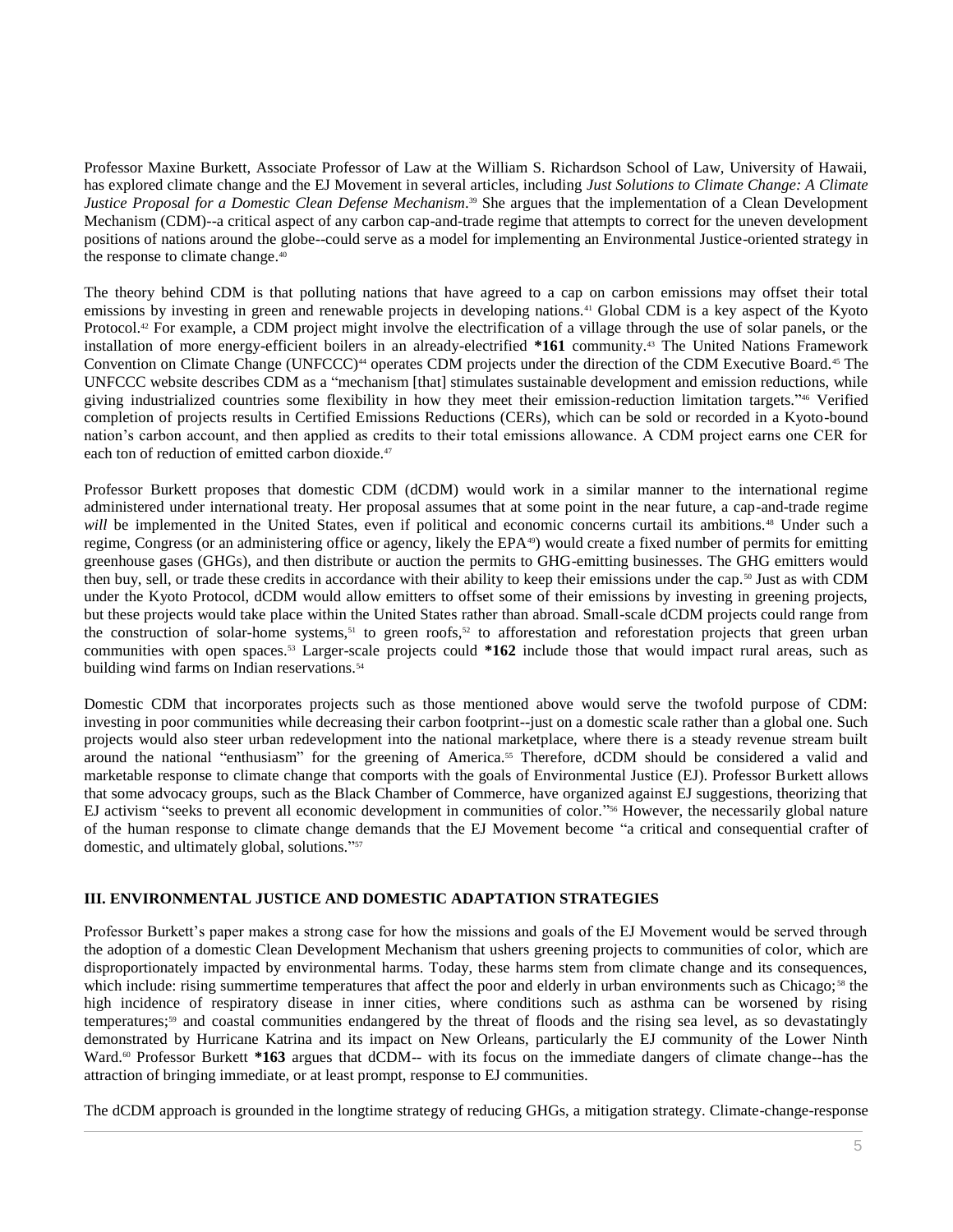policy has always focused on mitigative techniques. However, as the years spool by post-Kyoto with no globally cohesive GHG-reduction strategy in place, and with the United States as far from adopting a cap-and-trade regime as ever, $61$  one has to wonder if mitigation strategies offer too minimal a response to climate change. As the planet continues to heat up, the United States may also need to employ *adaptive* strategies--responses that make it possible for the members of our current ecosystem--human life, animal life, and plant life, alike--to continue to inhabit a planet that is two to four degrees warmer.

In the near future, if an adaptive approach becomes preeminent, can Environmental Justice continue to be incorporated?

# *A. Mitigation, Adaptation, and International Funding*

CDM is a mitigative response to climate change because it is grounded in the goal of reducing GHGs, even if its CDM projects do not actually reduce carbon emissions. In contrast, adaptation techniques operate on the assumption that the planet is experiencing irreversible anthropogenic climate change and global inhabitants must either adapt to a warmer planet or go extinct. The World Health Organization defines adaptation as:

Adjustment in natural or human systems to a new or changing environment. Adaptation to climate change refers to adjustment in response to actual or expected climatic stimuli or their effects, which moderates harm or exploits beneficial opportunities. Various types of adaptation can be distinguished, including anticipatory and reactive adaptation, public and private adaptation, and autonomous and planned adaptation.<sup>62</sup>

Recent reports from the Intergovernmental Panel on Climate Change (IPCC)--the international panel that reviews and assesses the most recent scientific research and scholarship relating to climate change<sup>63</sup>-focus on adaptation strategies. In 2011, two special **\*164** reports looked specifically at adaptation and mitigation.<sup>64</sup> The IPCC Fourth Assessment Report (*Climate Change 2007*) includes a chapter assessing adaptive strategies. Adaptation practices are defined as "actual adjustments, or changes in decision environments, which might ultimately enhance resilience or reduce vulnerability to observed or expected changes in climate." <sup>65</sup> Investing in coastal protection infrastructure to reduce vulnerability to storm surges and anticipated sea-level rise is an example of actual adjustments.<sup>66</sup>

At this time, international financial support for both adaptive and mitigative responses to the effects of climate change is enormous.<sup>67</sup> With the lack of binding GHG-reduction commitments in the Kyoto Protocol--and the fact that the United States is a non-signatory in the first place-- international climate funds serve as a method of impacting climate change without enforcing a significant cap on emissions. They do this by implementing climate-action programs in the developing nations and regions of the planet that will be most impacted by the warming of the planet.<sup>68</sup> At the end of 2010, the World Bank announced that \$6 billion had been pledged to greening programs in forty developing nations through its Climate Investment Funds (CIF) program,<sup>69</sup> the most well-funded and important of the array of international climate funds.<sup>70</sup>

**\*165** Through the CIF and its developed-nation financers, private investors' support flows from multilateral development banks (MDBs) to programs in developing nations.<sup>71</sup> "The Climate Investment Funds provides a unique financing instrument designed to support low-emissions and climate-resilient development through scaled-up financing channeled through the African Development Bank, Asian Development Bank, European Bank for Reconstruction and Development, Inter-American Development Bank, and the World Bank Group." <sup>72</sup> Projects are wide-ranging in scope, goals, and impact. Recent projects include the implementation of climate-friendly transport and energy use in cities throughout Mexico; a solar project that will supply electricity to people throughout the Middle East and North Africa; and an international plan increasing the potential of carbon sequestration through agricultural crop production.<sup>73</sup>

The World Bank CIF and similar funders distribute money to both adaptive and mitigative projects, but the preference for mitigation still rules. The Climate Fund Info website--an aggregator of information on the CIF and other funds-- explains that preference:

The emphasis on this site is on funds that aim to *mitigate* climate change, less attention is given to climate funds that focus on *adapting* to climate change. This reflects our view that while adaptation is an increasingly important necessity, it is still mitigation that is the crucial, decisive issue for us all.<sup>74</sup>

Some international funds do go toward adaptive strategies in developing countries. However, developing nations are not the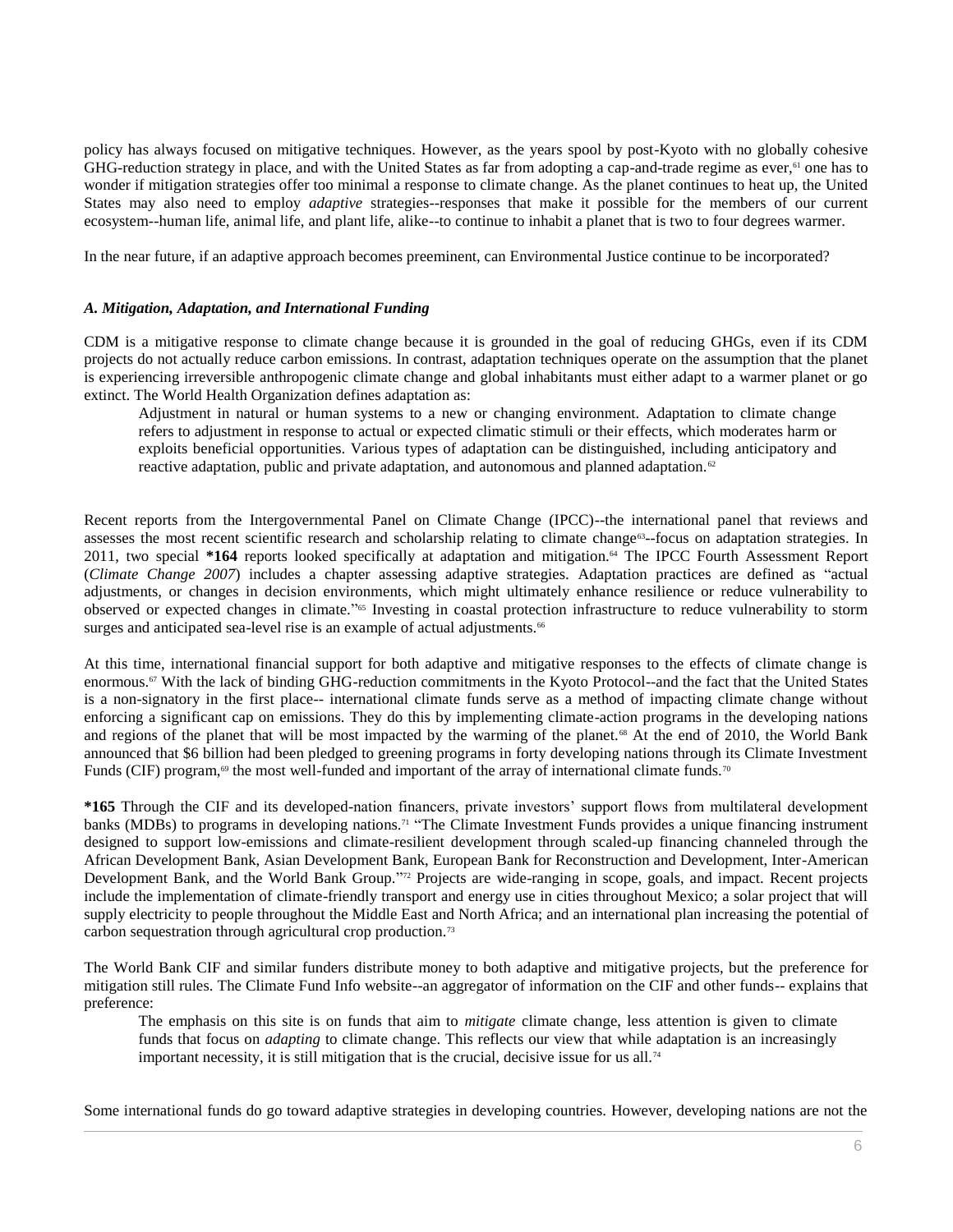only places where the effects of climate change will be felt; some impacts are anticipated to land directly upon the United States and other developed nations.<sup>75</sup> Effects in the United States will be felt from coast to coast and from cities to farms. Some are already being observed, such as:

increases in air and water temperatures, reduced frost days, increased frequency and intensity of heavy downpours, a rise in sea level, and reduced snow cover, glaciers, permafrost, and sea ice. A longer ice-free period on lakes and rivers, lengthening of the growing season, and increased water vapor in the atmosphere have also been observed. Over the past 30 years, temperatures have risen faster in winter than in any other season, with average winter temperatures in the Midwest and northern Great Plains increasing more than 7 degrees Fahrenheit ....

...

Likely future changes for the United States and surrounding coastal waters include more intense hurricanes with related increases in wind, rain, and storm surges ... as well as drier conditions in the Southwest and Caribbean. These **\*166** changes will affect human health, water supply, agriculture, coastal areas, and many other aspects of society and the natural environment .... [S]ea-level rise will increase risks of erosion, storm surge damage, and flooding for coastal communities, especially in the Southeast and parts of Alaska. Reduced snowpack and earlier snowmelt will alter the timing and amount of water supplies--posing significant challenges for water resource management in the West.<sup>76</sup>

While a substantial funder of the international climate funds, the United States has not been a significant recipient of the MDB funds so far; this is not surprising, as the purpose and goal of funds such as the CIF is to encourage the greening of communities in developing nations. One independent cataloguer of climate funding, an arm of nonprofits including Heinrich Boll Stiftung, the Green Political Foundation, and the Overseas Development Institute, reports that not a single international dollar has gone toward either adaptation or mitigation projects in the United States.<sup>77</sup>

#### *B. Current Mitigation Strategies in the United States*

While international monies destined to help the poorest and most vulnerable nations are justifiably flowing elsewhere, there is no doubt that poor and vulnerable communities exist in the United States. Again, decades of research and the entire Environmental Justice Movement have borne that out. Furthermore, even without a national cap-and-trade program, greenhouse gas initiatives are taking place in the United States under the lead of the states. The most well-established of these is the Regional Greenhouse Gas Initiative (RGGI), a regulatory program comprising ten Northeastern and Mid-Atlantic states that caps carbon emissions, auctions the allowances on its market, and funnels the resulting funds into GHG-reduction programs within the states.<sup>78</sup>

Just like the international scheme, RGGI's framework includes carbon offsets, or allowances granted to carbon emitters that have bound themselves to staying under the cap.<sup>79</sup> Allowances and offsets make the cap systems more attractive and palatable to participants--the power plants of the Northeast corridor--and are allowed because "[b]y recognizing  $CO<sub>2</sub>$ -equivalent emissions reductions and carbon sequestration outside the capped sector, offsets provide compliance flexibility and create opportunities for low-cost **\*167** emissions reductions and other co-benefits across sectors." <sup>80</sup> RGGI limits the amount of offsetting available--setting allowable offsets at 3.3 percent of a power plant's total compliance obligation<sup>81</sup>--and the standards for the carbon reduction programs are strict, with an application and verification process in place.<sup>82</sup> If compliant with all regulations, a single  $CO<sub>2</sub>$  offset allowance represents "the sequestration of one ton of  $CO<sub>2</sub>$  or an equivalent reduction in emissions of  $CO<sub>2</sub>$  or another GHG."<sup>83</sup> Unlike the offsets allowed under Kyoto, RGGI benefits are designed to stay within the RGGI states. "These requirements ensure that awarded  $CO<sub>2</sub>$  offset allowances represent  $CO<sub>2</sub>$ -equivalent emissions reductions or carbon sequestration that is real, additional, verifiable, enforceable, and permanent. All offset projects must be located within one of the RGGI participating states."<sup>84</sup>

The carbon-auction market operated through RGGI generates money--a lot of money. A recent report stated that, since its first auction in 2008, RGGI has generated more than \$993 million in allowance proceeds.<sup>85</sup> Of that, 80 percent has gone to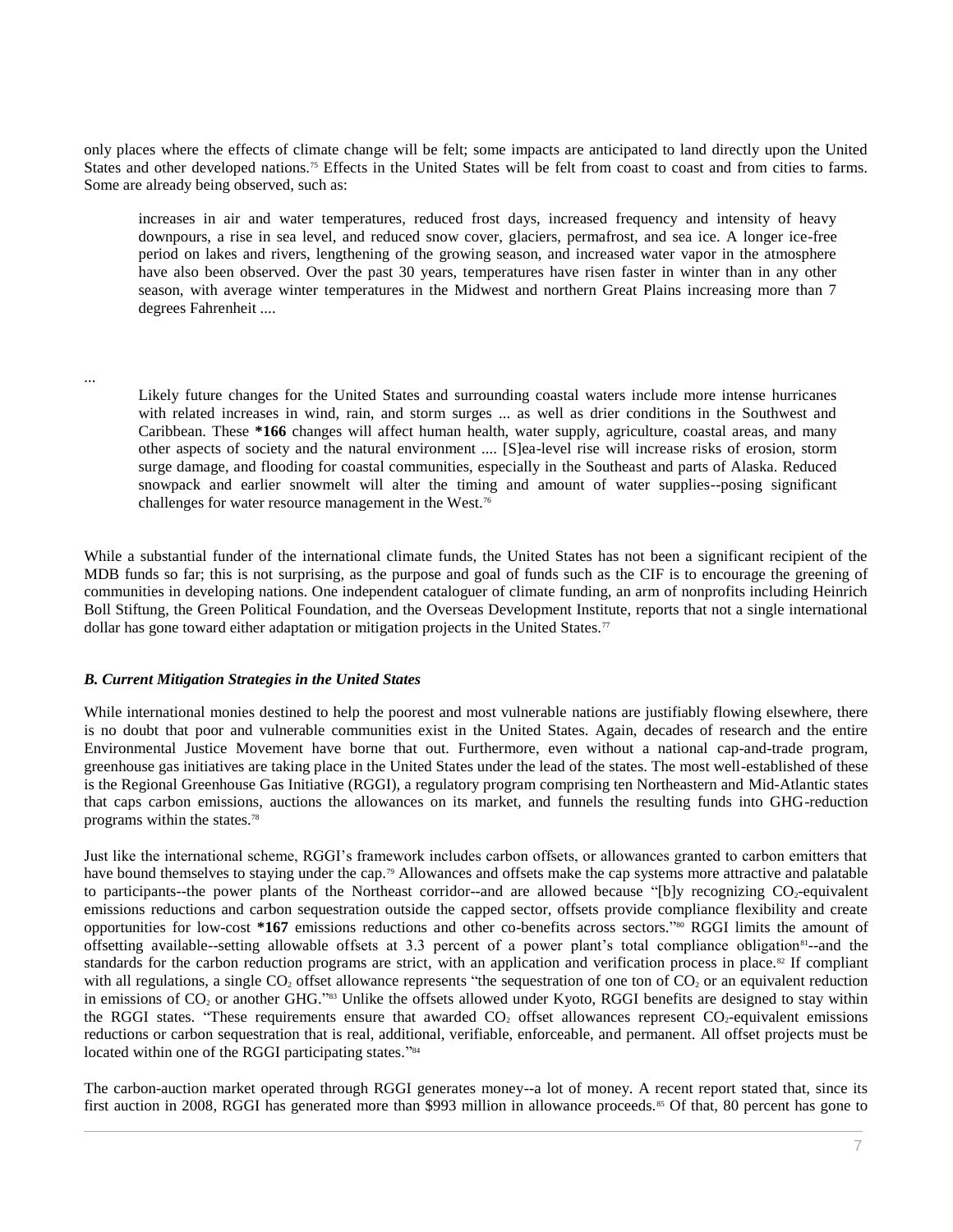"strategic energy programs" or "programs that benefit consumers and build a clean energy economy." <sup>86</sup> It is in these benefit projects that it is possible to see the effects of the EJ Movement on even this private-sector, state-initiated carbon-auction market.

For example, a New York State program offering rebates for the purchase of more energy-efficient home appliances often has an income threshold, so that new, subsidized dryers and dishwashers are going to state residents most in need.<sup>87</sup> New York also uses RGGI funds, among others, to allow low-income residents to apply for money to pay to heat their homes in the winter through the Low-Income Home Energy Assistance \*168 Program.<sup>88</sup> While not ruled by EJ concerns, the benefit programs indicate that program guidelines and administrators have an awareness that benefits should be spread to those most in need.

Whoever the end recipients are, the programs that generate their funding remain largely mitigative. They are designed to lower, or at least offset, the amount of carbon emitted by the RGGI-bound power plants. In fact, the five project categories eligible for Certified Emissions Reduction (CER) offsetting under RGGI are exclusively mitigative remedies: 1) the capture or destruction of methane from landfills; 2) the reduction of emissions of sulfur hexafluoride; 3) the sequestration of  $CO<sub>2</sub>$ through afforestation; 4) the reduction of  $CO<sub>2</sub>$  emissions by cutting electricity use and increasing energy efficiency in buildings; and 5) the avoidance of methane emissions through the management of agriculture operations.<sup>89</sup> Each project category "is designed to reduce or sequester emissions of three GHGs: carbon dioxide  $(CO_2)$ , methane  $(CH_4)$  and sulfur hexafluoride (SF<sub>6</sub>)."<sup>90</sup> Any project that furthers a mitigative end goal of reducing GHGs' impact on the Earth's environment surely causes more good than harm. On the other hand, the singular focus on mitigation to the detriment of development of adaptation strategies could actually be harmful. The next sections of this Article further explore the idea that some adaptation strategies are bound up in mitigation-funded programs, and that agencies should actively support the combination.

# *C. Adaptation Exists in Mitigation Programs*

Adaptation strategies, when they exist, tend to be bound up in programs that are also mitigative. For example, Massachusetts, one of the RGGI states, has expanded a job-training program administered by the Massachusetts Clean Energy Center, which benefits from RGGI strategic energy funds.<sup>91</sup> The program trains people to enter energy-saving jobs, which both curtails GHG emissions and provides the low-income and minority participants a pathway to earning a better living in a sustainable career.<sup>92</sup> In this manner, the adaptive strategy--raising participants' income-earning potential, which could allow them the freedom of movement to avoid the direct consequences of climate change--is combined with the mitigative strategy of moving people toward more-sustainable, lower-carbon-emitting jobs. The same combination of goals is evident in a 2009 RGGI-funded energy upgrade that took place at a nonprofit rehabilitation center in New Hampshire. There, a \$176,531 RGGI grant allowed the center to decrease its carbon footprint by installing a central heating system fueled by woodchips harvested from the **\*169** neighboring forests. Simultaneously, the residents of the center, low-income disabled clients, were made more comfortable.<sup>93</sup>

Programs such as the green-job training in New York and reduction of the carbon footprint at a center for a compromised, underserved population in New Hampshire demonstrate the confluence of the key themes of this Article: Environmental Justice; climate change; and adaptation and mitigation strategies. These programs also provide a template for how decision-makers should proceed in the distribution of funds designed for at-risk populations in the United States, and how EJ goals will not be forgotten as benefit programs begin their inevitable swing toward adaptation.

# *D. Bringing Environmental Justice Goals into Funding Decisions Requires a Combination of Adaptive and Mitigative Strategies*

The world and the nation are consumed with the monumental planning and implementation effort required to lower carbon emissions and reverse--or at least stay--the anthropogenic warming the planet has experienced for the past 150 years. Mitigation is viewed as our present--and our future. Yet observers tend to see adaptation as a *possible* future, one that will come to pass only after mitigation techniques have failed. So rather than being viewed as part of a *current* attack on climate change, adaptation is being left as a response tool for the future only--and a remote future at that. The challenge facing proponents of adaptive strategies is bringing those strategies out of the future and into our present decision-making.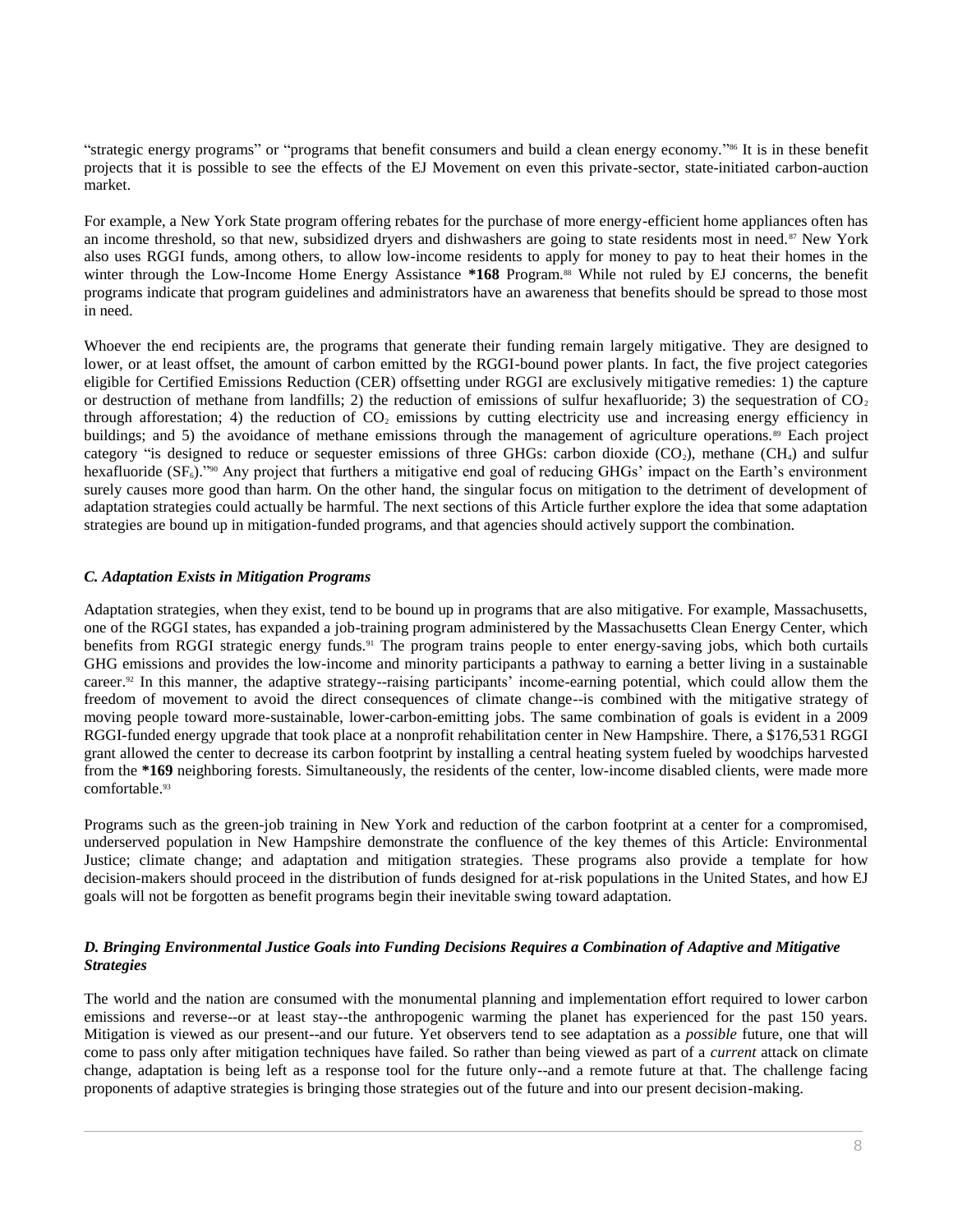A deeper look at some of the seventeen goals of the EJ Movement shows why an awareness of the needs of EJ Communities requires bringing the domestic adaptation conversation to the fore with greater urgency.

1) Environmental Justice affirms the sacredness of Mother Earth, ecological unity and the interdependence of all species, and the right to be free from ecological destruction.

2) Environmental Justice demands that public policy be based on mutual respect and justice for all peoples, free from any form of discrimination or bias.

...

...

...

**\*170** 8) Environmental Justice affirms the right of all workers to a safe and healthy work environment without being forced to choose between an unsafe livelihood and unemployment. It also affirms the right of those who work at home to be free from environmental hazards.

9) Environmental Justice protects the right of victims of environmental injustice to receive full compensation and reparations for damages as well as quality health care.

12) Environmental Justice affirms the need for urban and rural ecological policies to clean up and rebuild our cities and rural areas in balance with nature, honoring the cultural integrity of all our communities, and provided fair access for all to the full range of resources.

16) Environmental Justice calls for the education of present and future generations which emphasizes social and environmental issues, based on our experience and an appreciation of our diverse cultural perspectives.

17) Environmental Justice requires that we, as individuals, make personal and consumer choices to consume as little of Mother Earth's resources and to produce as little waste as possible; and make the conscious decision to challenge and reprioritize our lifestyles to ensure the health of the natural world for present and future generations.<sup>94</sup>

The concepts of the preservation of the Earth, self-determination of peoples, and just compensation for damages have adaptation--a change in behavior--at their core. But the question remains: What does an adaptive strategy look like, as applied to a domestic EJ Community?

For some communities, such as New Orleans, the answer is obvious. Mitigating the effects of climate change and the resultant sea-level rise on the EJ community of the Lower Ninth Ward is the same as the mitigative strategy that would be applied anywhere: lower or offset carbon emissions so that the sea does not rise in the first place. An adaptive strategy looks far different, though. At a minimum, it involves restructuring and rebuilding the levees and other protective barriers to keep the seawaters from flooding the below-sea-level city; at a maximum, it means funding the relocation of the people of New Orleans.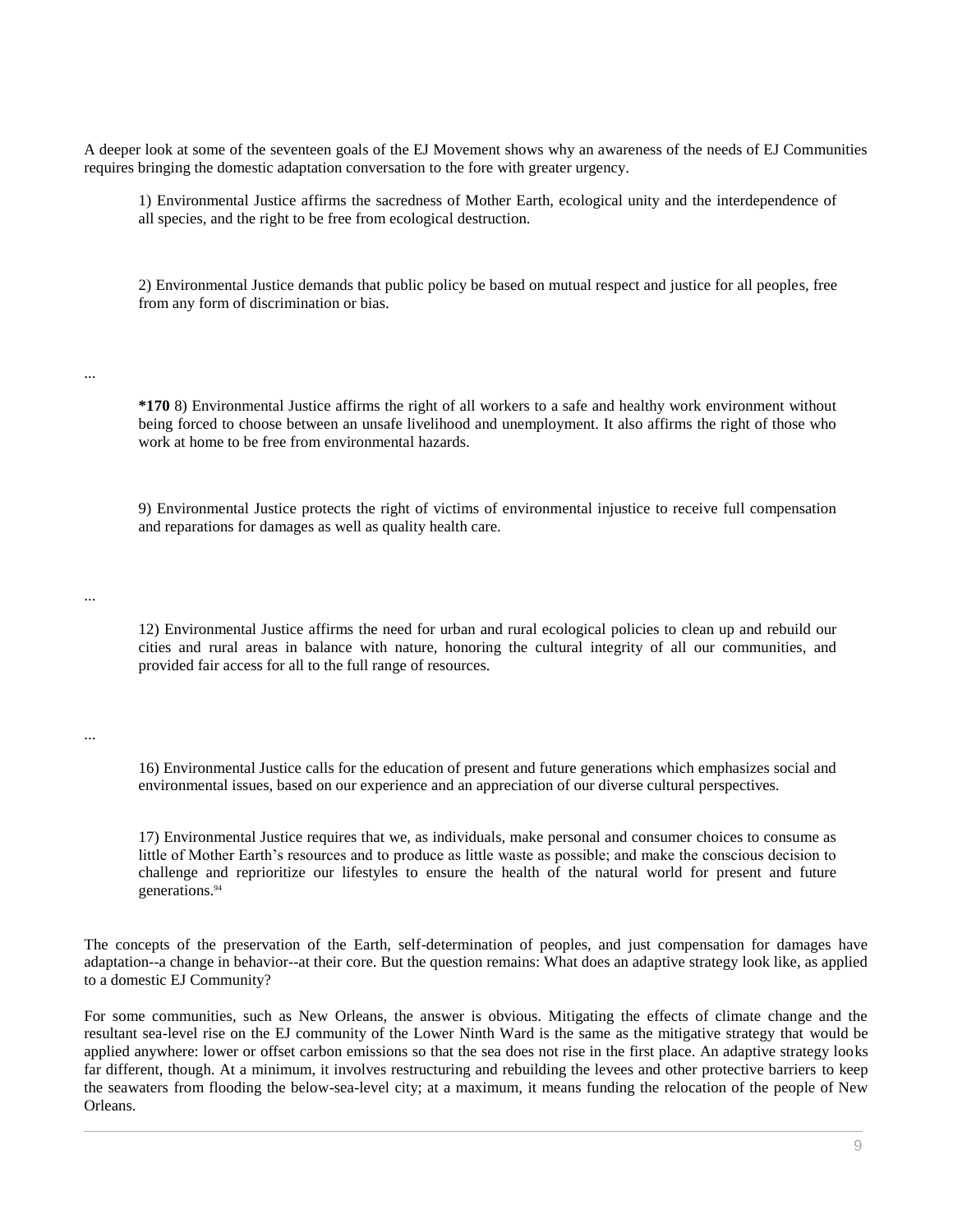However, most examples are not so obvious. Consider rising temperatures in inner cities, which are often EJ Communities that will become heat islands as the planet warms. An adaptation strategy could subsidize cooling expenses in the homes of low-income people. It is unlikely that such a program would garner political support, and might be too unpopular for an advocate to even write the grant request. Furthermore, such a program would be directly at odds with the constant mitigation strategy that calls for the reduction of carbon emissions.

**\*171** Another adaptive strategy--carbon sequestration through afforestation-- could be applied to an inner-city EJ Community disparately impacted by the heat-island effect. Planting trees and creating parks in such communities can continue to be seen as a mitigative strategy.<sup>95</sup> The EJ adaptation component--the cooling of the heat island inhabited largely by the poor and minorities--is simply along for the ride.

It is likely that adaptation strategies will need to be coaxed into existence through such combined-goal projects for some time. Mitigation as a theory and action plan is not dead yet, and for the foreseeable future, just as now, such carbon reduction projects will continue to garner the bulk of funding, whether from international projects or from the consumer-benefit programs under a RGGI-type carbon market. For now, to bring such combination projects to fruition, and to further EJ-aware adaptation, funding decision-makers will need incentive to approve the mitigation projects with an adaptation component.

# **IV. INCENTIVIZING MITIGATION**

The encouragement that may be necessary to achieve end-user programs containing an adaptation component will not be difficult to find; the entire RGGI offset program already operates on an incentive-based system,<sup>96</sup> and any future nationally based cap-and-trade scheme is likely to have something similar. The 3.3 percent offset limit on power plants could be increased just slightly--even to 5 percent--an increase that would push many more millions of dollars into the offset credit market. In the RGGI scheme, such an increase in the cap actually already occurs at times.<sup>97</sup> With more funds available from the offset market, more would also be available to fund consumer benefit programs operated by the RGGI states.

To ensure that states award grants to projects that contain an adaptive strategy, another round of incentivizing could occur. At this stage, the participants in the cap-and-trade scheme could be encouraged to allot their benefit programs to adaptation-mitigation-combined projects by allowing benefit dollars to go farther when an adaptation component is involved. In other words, the cap administrator would subsidize the consumer project by absorbing some of the cost of the grant. An initial 50 percent subsidy would serve as strong incentive for state grant awards.

This formula, applied to an aforementioned adaptation-mitigation-combined project would have worked like this: Massachusetts' green-job-training program operates through the state's Clean Energy Center, which announced a recent round of "green \*172 collar"-job-training grants, totaling \$734,000.<sup>98</sup> Some of the funds Massachusetts used to award those grants were generated on the RGGI offset market. Under the adaptation-incentive proposal, if \$100,000 of the green-collar job funding came from RGGI, because it ended up awarded in an adaptation-mitigation combination manner, Massachusetts would have been able to "charge" RGGI \$200,000 for the program because the grants were awarded in an adaptation-combination manner. This would raise the total available grant money to \$834,000, funding even more job training.

This "charge" to the cap administrator would actually be a reallocation of funds. Since it would be funneling twice as much to the combination consumer benefit program, the administrator would theoretically have less money to allot to all the other state participants. If adaptation-aligned projects incentivized the grantor in this manner, then adaptation will rise more quickly to the forefront. This is because at the final accounting, \$100,000 less is available to mitigation projects, a result that reallocates auction-generated funds to adaptation, and to the underserved populations who require adaptation to fully meet their needs in the face of climate change.

# **CONCLUSION**

The principles of the EJ Movement have always shifted the focus of environmental activism. If an active, affluent community succeeds in keeping pollutants out of its neighborhood, state, or even nation, some would view that as success. If the success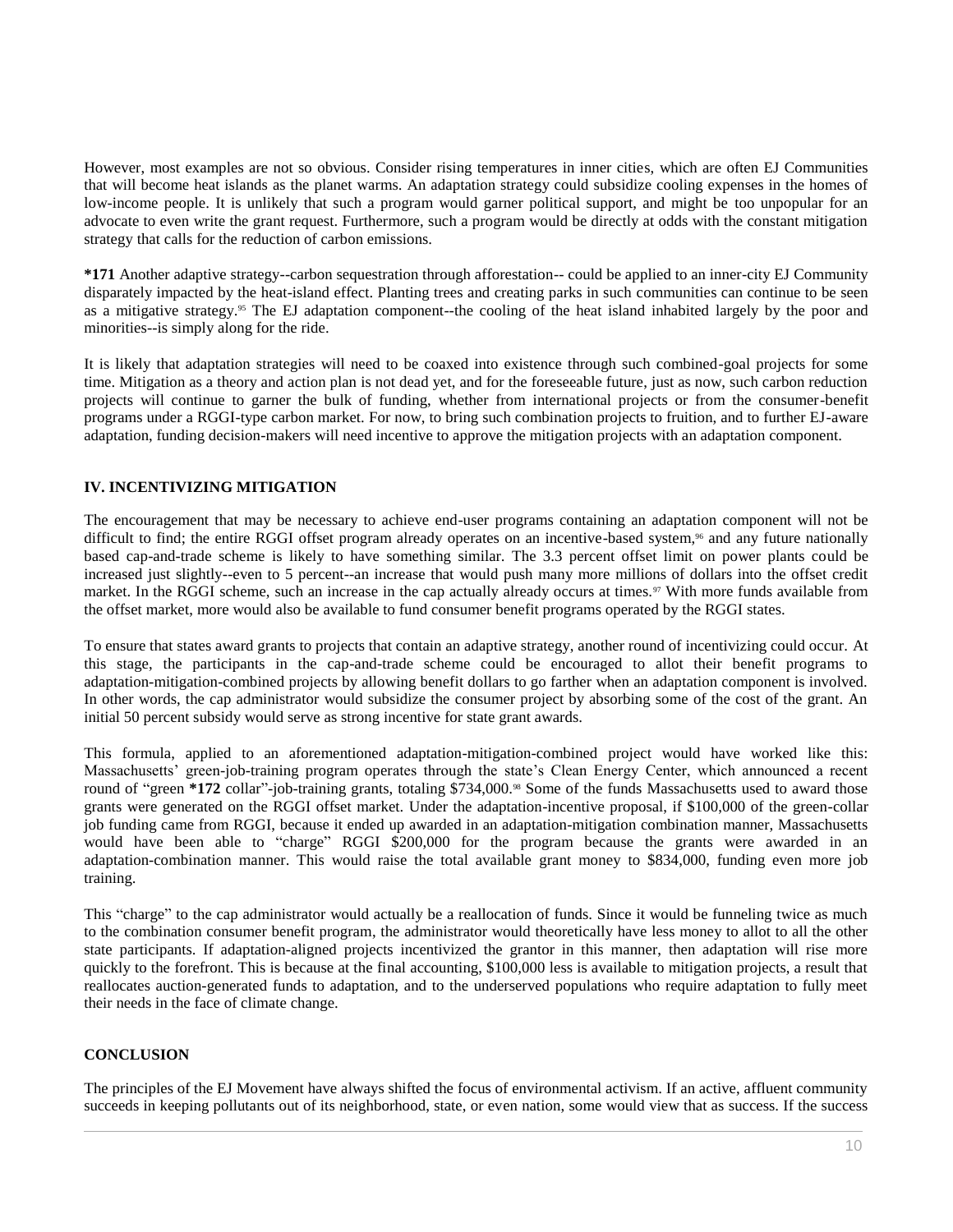is simply to move the emitted pollutant to another, poorer, less-activist community, state, or nation, the Environmental Justice activist will view the activity as a failure. Because of the specific goals of the EJ Movement, the success of any environmental activity will be assessed in terms of the ability of the poor, minority, and underserved communities to take advantage of the benefits. With the United States on the cusp of becoming a cap-and-trade nation, American programs that help humans *adapt* to the ways we have changed the world could lead the way to justice for all.

#### Footnotes

- <sup>a1</sup> J.D. Candidate with Certificate in Environmental Law, Science, & Policy, University of Arizona James E. Rogers College of Law, 2012. A two-year member of the staff at the *Arizona Journal of Environmental Law & Policy*, Wagner has been an Associate Editor, Articles Manager, Managing Editor, and Senior Managing Editor at the *Journal*. She thanks her family, her *Journal* colleagues, and University of Arizona Professor Kirsten Engel for all their efforts in bringing this Article to publication.
- <sup>1</sup> *H.R. 2454 (111th): American Clean Energy and Security Act of 2009*, GOVTRACK.US, http://www.govtrack.us/congress/bill.xpd?bill=h111-2454 (last visited Feb. 22, 2012); *Times Topics: Cap and Trade*, N.Y. TIMES (Mar. 26, 2010), http:// topics.nytimes.com/topics/reference/timestopics/subjects/g/greenhouse\_gas\_ emissions/cap\_and\_trade/index.html.
- <sup>2</sup> *See* discussion *infra* Part II.
- <sup>3</sup> *Tucson International Airport Area*, U.S. ENVTL. PROTECTION AGENCY, http:// yosemite.epa.gov/r9/sfund/r9sfdocw.nsf/vwsoalphabetic/Tucson+International+Airport+ Area?OpenDocument (last visited Feb. 22, 2012); *Pacific Southwest, Region 9*, U.S. ENVTL. PROTECTION AGENCY, http://www.epa.gov/region9/superfund (last visited Feb. 22, 2012). The Pacific Southwest Region serves Arizona, California, Hawaii, Nevada, Pacific Islands, and Tribal Nations. TIAA is one of sixteen Superfund sites on the EPA's National Priorities List. *Site Overviews by State and County*, U.S. ENVTL. PROTECTION AGENCY, http:// yosemite.epa.gov/r9/sfund/r9sfdocw.nsf/WSOState!OpenView (last visited Feb. 22, 2012).
- <sup>4</sup> *Description and History*, U.S. ENVTL. PROTECTION AGENCY, http:// yosemite.epa.gov/r9/sfund/r9sfdocw.nsf/vwsoalphabetic/Tucson+International+Airport+ Area?OpenDocument (last visited Feb. 22, 2012).
- <sup>5</sup> Blake Morlock, *Last TCE Settlement Going to Plaintiffs*, TUCSON CITIZEN, June 9, 2006, http://tucsoncitizen.com/morgue/2006/06/09/15334-last-tce-settlement-going-to-plaintiffs.
- <sup>6</sup> *What is TCE?*, U. ARIZ. DEAN CARTER BINATIONAL CENTER FOR ENVTL. HEALTH SCIS. & SUPERFUND RES. PROGRAM (SRP), http:// superfund.pharmacy.arizona.edu/sites/superfund.pharmacy.arizona.edu/files/default\_ files/Information\_Sheets/TCE/What\_is\_TCE.pdf (last visited Apr. 3, 2012).
- <sup>7</sup> Morlock, *supra* note 5.
- 8 *Id.*
- $\overline{9}$ *Id.* Morlock wrote about Rose Augustine, a neighborhood activist who said: "A mother came up to me once and said, 'I've had five children, and three died in my arms."' *Id.*
- <sup>10</sup> *Id.*
- <sup>11</sup> *Id.*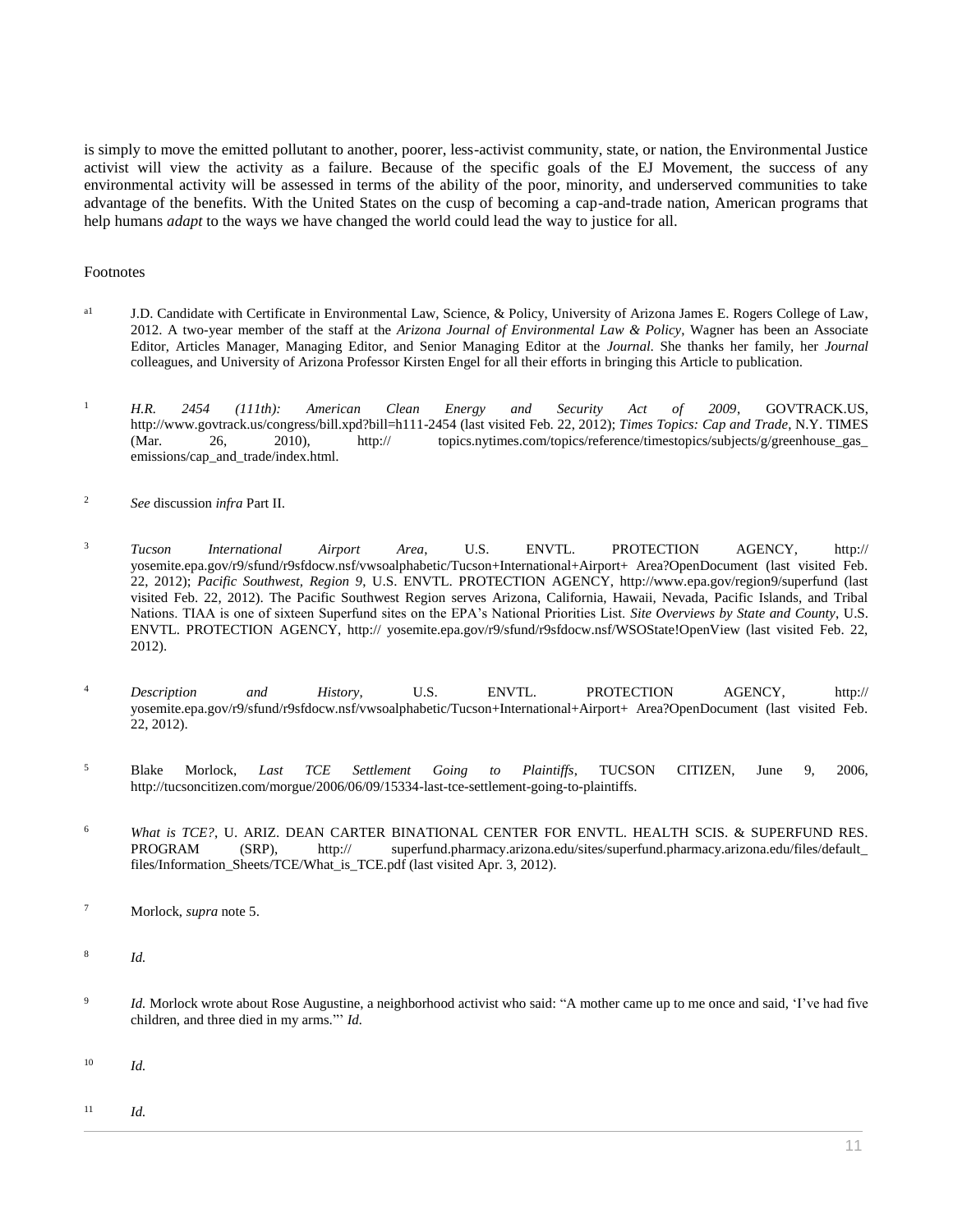- <sup>12</sup> *Id.*
- <sup>13</sup> *See* Alice Kaswan, *[Environmental Justice: Bridging the Gap Between Environmental Laws and "Justice"](http://www.westlaw.com/Link/Document/FullText?findType=Y&serNum=0108862652&pubNum=0001529&originatingDoc=Ie2a55828a46e11e18b05fdf15589d8e8&refType=LR&fi=co_pp_sp_1529_226&originationContext=document&vr=3.0&rs=cblt1.0&transitionType=DocumentItem&contextData=(sc.Search)#co_pp_sp_1529_226)*, 47 AM. U. L. REV. [221, 226](http://www.westlaw.com/Link/Document/FullText?findType=Y&serNum=0108862652&pubNum=0001529&originatingDoc=Ie2a55828a46e11e18b05fdf15589d8e8&refType=LR&fi=co_pp_sp_1529_226&originationContext=document&vr=3.0&rs=cblt1.0&transitionType=DocumentItem&contextData=(sc.Search)#co_pp_sp_1529_226) (1997).
- <sup>14</sup> These events were among the most well-known environmental calamities of the era. The Three Mile Island disaster was a meltdown at the Three Mile Island Nuclear Generating Station in Pennsylvania in 1979, which resulted in the release of 13 million curies of radioactive noble gases. Stephanie Rogers, *America's Top 10 Worst Man Made Environmental Disasters*, EARTH FIRST, http:// earthfirst.com/americas-top-10-worst-man-made-environmental-disasters (last visited Mar. 16, 2012). During the 1970s, the Love Canal Homeowners Association near Niagara Falls, N.Y., discovered that Hooker Chemical had dumped toxic chemicals in a dump that later became the site of a school and homes. *Id.* The Woburn, Massachusetts, case examined in the book and film, "A Civil Action," stemmed from dumped chemicals that made their way into drinking-water supplies, causing health problems including high leukemia rates in area children during the 1970s. *Complaint Filed on Toxic Pollution in Woburn, May 14, 1982*, MASS MOMENTS, http://massmoments.org/moment.cfm?mid=143 (last visited Mar. 16, 2012).
- <sup>15</sup> *Environmental Justice: Factors and Influences*, VA. NAT. RESOURCES LEADERSHIP INST., 1 (Aug. 2010), http:// www.virginia.edu/ien/vnrli/docs/briefs/EnvInjustice2011.pdf.
- <sup>16</sup> *Id.*
- <sup>17</sup> *Id.*
- <sup>18</sup> *Id.*
- <sup>19</sup> *Id.*
- <sup>20</sup> *Principles of Environmental Justice*, EJNET.ORG, http:// www.ejnet.org/ej/principles.html (last visited Feb. 22, 2012).
- <sup>21</sup> *Id.*
- <sup>22</sup> *Id.*
- <sup>23</sup> *Id.*
- <sup>24</sup> *Environmental Justice: Factors and Influences*, *supra* note 15, at 1.
- <sup>25</sup> *Environmental Justice: Basic Information*, U.S. ENVTL. PROTECTION AGENCY, http://www.epa.gov/environmentaljustice/basics/index.html (last visited Feb. 22, 2012).
- <sup>26</sup> *Environmental Justice*, U.S. ENVTL. PROTECTION AGENCY, http:// www.epa.gov/environmentaljustice/index.html (last visited Feb. 22, 2012).
- <sup>27</sup> [Exec. Order No. 12898, 59 Fed. Reg. 7629 \(Feb. 11, 1994\).](http://www.westlaw.com/Link/Document/FullText?findType=Y&serNum=1994556908&pubNum=0001043&originatingDoc=Ie2a55828a46e11e18b05fdf15589d8e8&refType=CA&originationContext=document&vr=3.0&rs=cblt1.0&transitionType=DocumentItem&contextData=(sc.Search))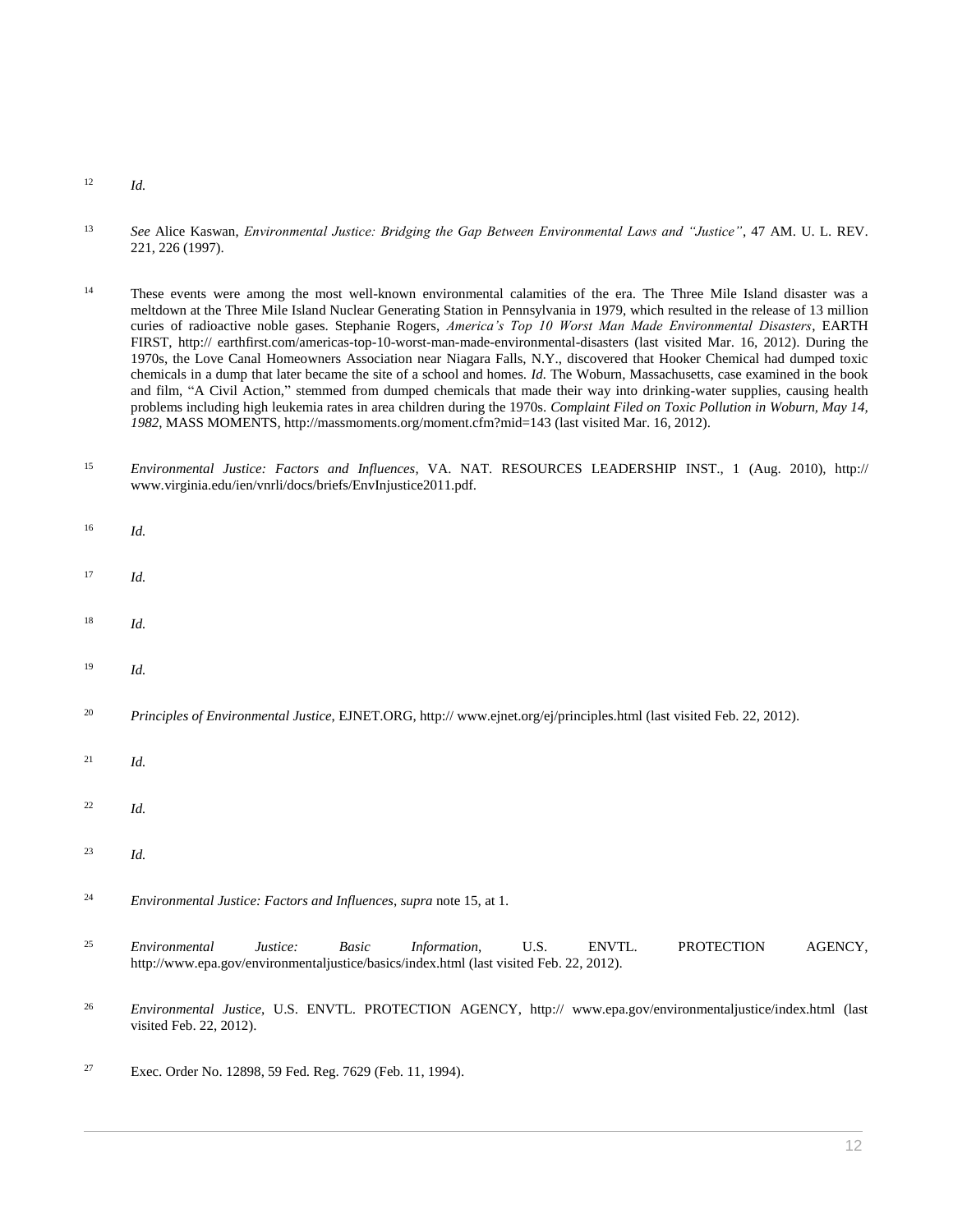- <sup>28</sup> *Environmental Justice: Factors and Influences*, *supra* note 15, at 3.
- <sup>29</sup> *Id.*
- <sup>30</sup> *Id.*
- <sup>31</sup> *Id.*
- <sup>32</sup> Richard B. Alley et al., *Summary for Policymakers*, *in* INTERGOVERNMENTAL PANEL ON CLIMATE CHANGE, CLIMATE CHANGE 2007: THE PHYSICAL SCIENCE BASIS 2 (Susan Solomon et al. eds., 2007), *available at* http:// www.ipcc.ch/pdf/assessment-report/ar4/wg1/ar4-wg1-spm.pdf (last visited Feb. 22, 2012).
- <sup>33</sup> *Id.*
- <sup>34</sup> Maxine Burkett, *[Just Solutions to Climate Change: A Climate Justice Proposal for a Domestic Clean Development Mechanism](http://www.westlaw.com/Link/Document/FullText?findType=Y&serNum=0337657016&pubNum=0001104&originatingDoc=Ie2a55828a46e11e18b05fdf15589d8e8&refType=LR&fi=co_pp_sp_1104_173&originationContext=document&vr=3.0&rs=cblt1.0&transitionType=DocumentItem&contextData=(sc.Search)#co_pp_sp_1104_173)*, 56 [BUFF. L. REV. 169, 173 n.3 \(2008\).](http://www.westlaw.com/Link/Document/FullText?findType=Y&serNum=0337657016&pubNum=0001104&originatingDoc=Ie2a55828a46e11e18b05fdf15589d8e8&refType=LR&fi=co_pp_sp_1104_173&originationContext=document&vr=3.0&rs=cblt1.0&transitionType=DocumentItem&contextData=(sc.Search)#co_pp_sp_1104_173)
- <sup>35</sup> *Id.*
- <sup>36</sup> *Id.* at 173-74.
- <sup>37</sup> *Id.* at 177.
- <sup>38</sup> *See Climate Change - Health and Environmental Effects*, U.S. ENVTL. PROTECTION AGENCY, http://www.epa.gov/climatechange/effects/coastal/index.html (last visited Apr. 4, 2012).
- <sup>39</sup> At the time of the publication of the Buffalo Law Review article, Professor Burkett was an associate professor at the University of Colorado Law School. Burkett, *supra* note 34, at 169 n.1. She has since moved to the University of Hawaii, where she serves as the inaugural Director of the Center for Island Climate Adaptation and Policy (ICAP), at the University of Hawaii Sea Grant College Program. *Maxine Burkett*, UNIVERSITY OF HAWAII AT MANOA WILLIAM S. RICHARDSON SCHOOL OF LAW, http:// www.law.hawaii.edu/personnel/burkett/maxine (last visited Feb. 22, 2012).
- <sup>40</sup> Burkett, *supra* note 34, at 172-73.
- <sup>41</sup> *Id.* at 170-71.
- <sup>42</sup> *Clean Development Mechanism (CDM)*, U.N. FRAMEWORK CONVENTION ON CLIMATE CHANGE, http://unfccc.int/kyoto\_protocol/mechanisms/clean\_development\_ mechanism/items/2718.php (last visited Feb. 22, 2012).
- <sup>43</sup> *Id.*
- 44 This international treaty, under the umbrella of the U.N., has bound its member countries to respond to global warming since its entry into force in 1994. *Essential Background*, U.N. FRAMEWORK CONVENTION ON CLIMATE CHANGE, http://unfccc.int/essential\_background/items/2877.php (last visited Feb. 22, 2012).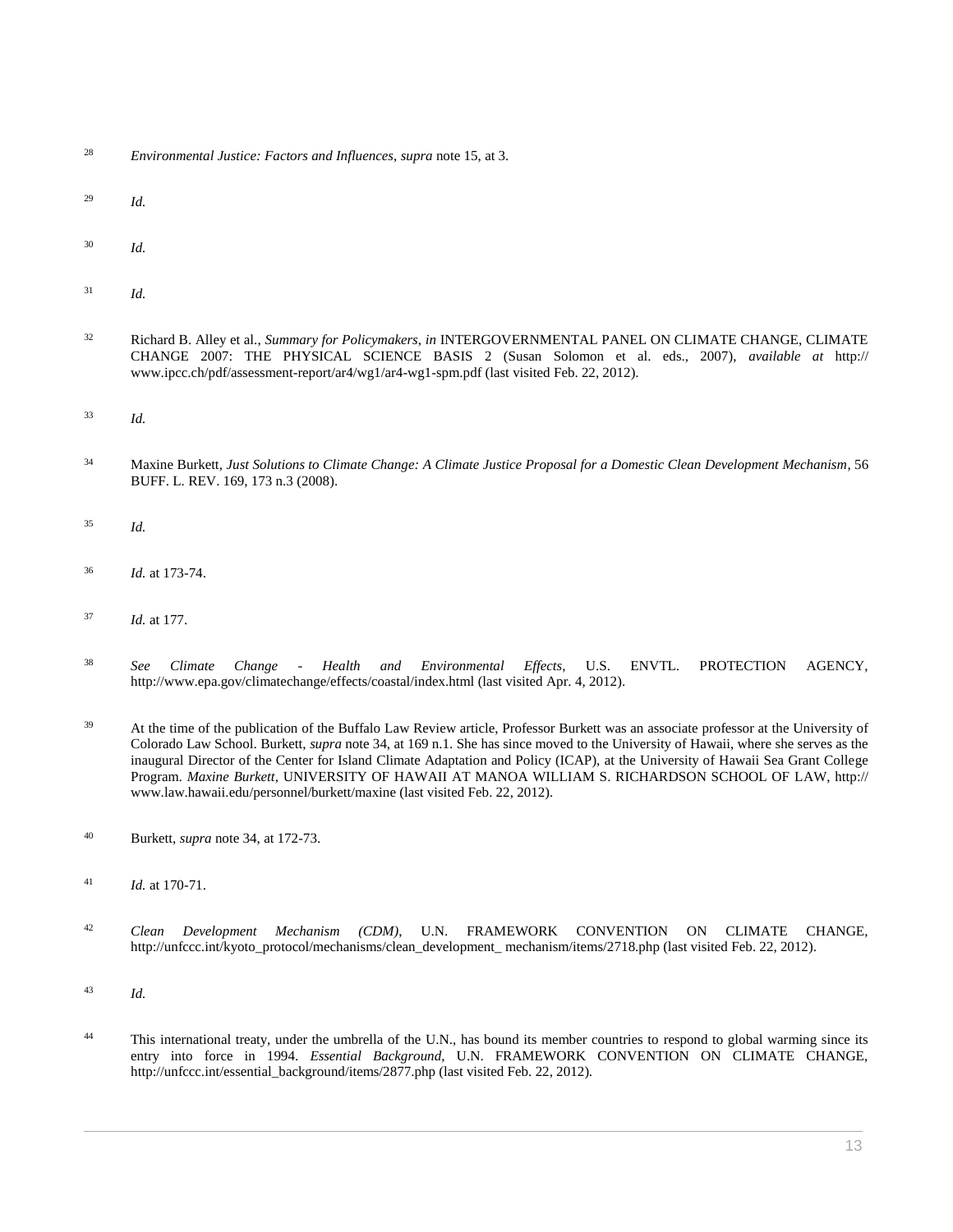- *Governance*, U.N. FRAMEWORK CONVENTION ON CLIMATE CHANGE, http:// cdm.unfccc.int/EB/governance.html (last visited Feb. 22, 2012).
- *About CDM*, U.N. FRAMEWORK CONVENTION ON CLIMATE CHANGE, http:// cdm.unfccc.int/about/index.html (last visited Feb. 22, 2012).
- *Id.*
- Burkett, *supra* note 34, at 200-04.
- *Id.* at 215.
- *Id.* at 203.
- *Id.* at 209.
- *Id.* at 225-26.
- *Id.* at 240.
- *Id.* at 229 (citing Winona LaDuke, *Local Energy, Local Power*, YES! MAG., Winter 2007, at 26). Native communities are already peering toward the potential of wind development on Indian lands, and maintaining local control of such ventures in the future. LaDuke, a Native American activist and environmental justice advocate, writes: The reality is that this region of North America has more wind power potential than almost anywhere in the world. Twenty-three Indian tribes have more than 300 gigawatts of wind generating potential. That's equal to over half of present U.S. installed electrical capacity. Those tribes live in some of the poorest counties in the country. *Id.* (citing LaDuke, at 26).
- *Id.* at 222.
- *Id.* at 240-41.
- *Id.* at 243.
- *Id.* at 178.
- *Id.* at 178-79.
- *Id.* at 185-86.
- Ryan Lizza, *As the World Burns: How the Senate and the White House Missed Their Best Chance to Deal with Climate Change*, NEW YORKER, Oct. 11, 2010, at 70, *available at* http:// www.newyorker.com/reporting/2010/10/11/101011fa\_fact\_lizza.
- *Climate Change and Human Health*, WORLD HEALTH ORG., http:// www.who.int/globalchange/summary/en/index13.html (last visited Feb. 22, 2012).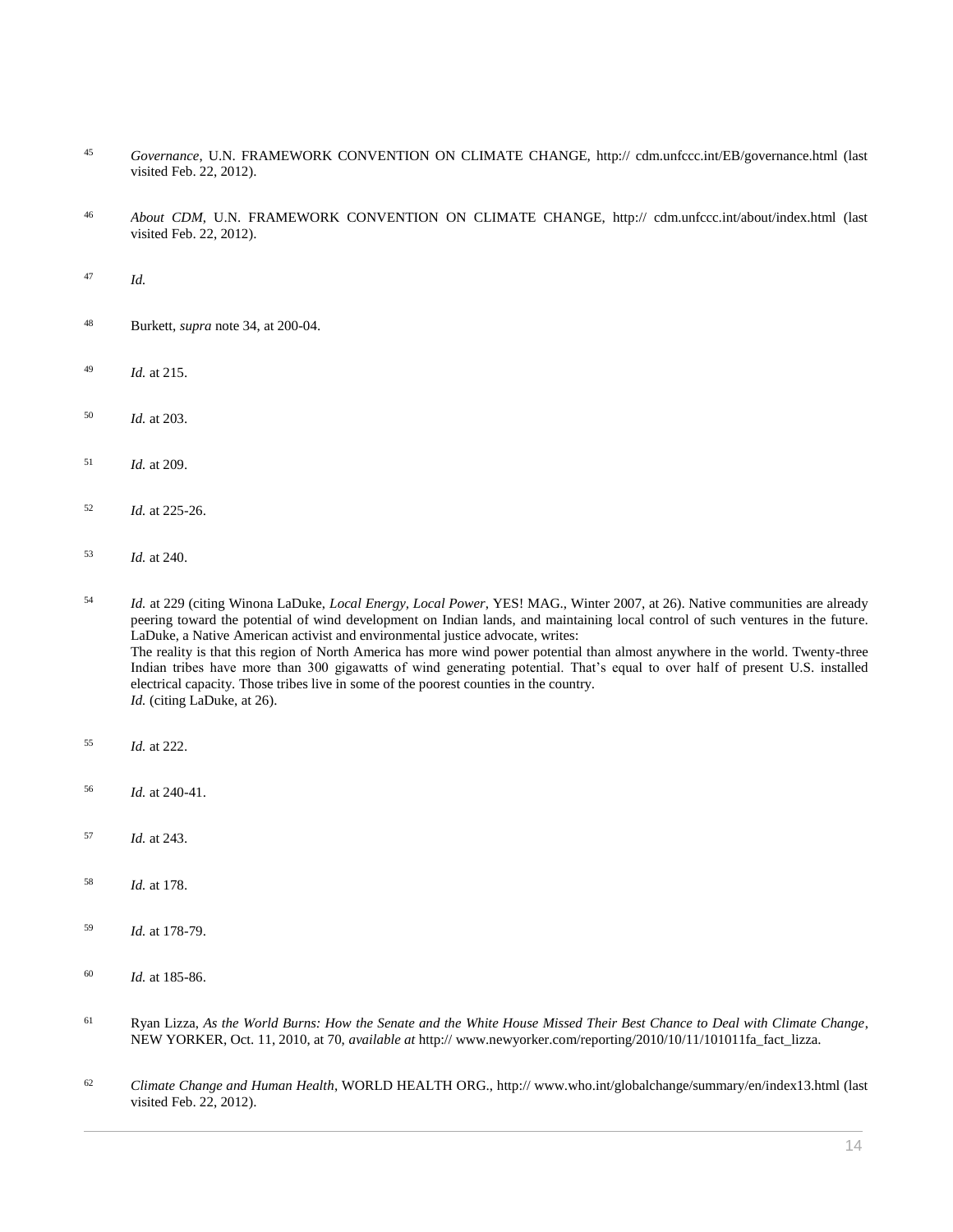- <sup>63</sup> *Organization*, INTERGOVERNMENTAL PANEL ON CLIMATE CHANGE, http:// www.ipcc.ch/organization/organization.shtml (last visited Feb. 22, 2012).
- <sup>64</sup> INTERGOVERNMENTAL PANEL ON CLIMATE CHANGE, RENEWABLE ENERGY SOURCES AND CLIMATE CHANGE MITIGATION (SRREN): SPECIAL REPORT OF THE INTERGOVERNMENTAL PANEL ON CLIMATE CHANGE (Ottmar Edenhofer et al. eds., 2012), *available at* http://srren.ipcchttp://srren.ipcc-wg3.de/report; INTERGOVERNMENTAL PANEL ON CLIMATE CHANGE, MANAGING THE RISKS OF EXTREME EVENTS AND DISASTERS TO ADVANCE CLIMATE CHANGE ADAPTATION (SREX): SPECIAL REPORT OF THE INTERGOVERNMENTAL PANEL ON CLIMATE CHANGE (Christopher B. Field et al. eds., 2012), *available at* http://ipcc-wg2.gov/SREX/report/full-report/.
- <sup>65</sup> W. Neil Adger et al., *Assessment of Adaptation Practices, Options, Constraints and Capacity*, *in* INTERGOVERNMENTAL PANEL ON CLIMATE CHANGE, CLIMATE CHANGE 2007: IMPACTS, ADAPTATION AND VULNERABILITY 717, 720 (M.L. Perry et al. eds., 2007), *available at* http://www.ipcc.ch/pdf/assessment-report/ar4/wg2/ar4-wg2-chapter17.pdf (last visited Feb. 22, 2012).
- <sup>66</sup> *Id.*
- <sup>67</sup> *See* CLIMATE FUND INFO, http://www.climatefund.info/climate\_fund\_ info (last visited Feb. 22, 2012).
- <sup>68</sup> Press Release, The World Bank, Finance for Climate Action Reaching People Who Need It (Dec. 8, 2010), *available at* http:// web.worldbank.org/WBSITE/EXTERNAL/NEWS/0,,contentMDK:22785944~menuPK:34463~ pagePK:34370~piPK:34424~theSitePK:4607,00.html.
- <sup>69</sup> *Id.*
- <sup>70</sup> *See* CLIMATE FUND INFO, *supra* note 67. The Climate Fund Info site, a clearinghouse site directing users to more detailed information about climate funding, lists six key sources of international funding, including the World Bank. The others, listed in order of financial impact, are: the Global Environmental Facility (http://www.gefweb.org); The Adaptation Fund (http:// www.adaptation-fund.org); The Clean Development Mechanism (http:// cdm.unfccc.int/index.html); Clean Energy for Development Investment Framework (http://go.worldbank.org/7W3DZHKNF0); and Carbon Finance (http:// carbonfinance.org). *Id.*
- <sup>71</sup> *See* Press Release, The World Bank, *supra* note 68.
- <sup>72</sup> *Id.*
- <sup>73</sup> *Id.*
- <sup>74</sup> CLIMATE FUND INFO, *supra* note 67.
- <sup>75</sup> *See* DAVID M. DRIESEN, ROBERT W. ADLER & KIRSTEN H. ENGEL, ENVIRONMENTAL LAW: A CONCEPTUAL AND PRAGMATIC APPROACH 27 (2011).
- <sup>76</sup> *Id.* (quoting U.S. GLOBAL CHANGE RESEARCH PROGRAM, GLOBAL CLIMATE CHANGE IMPACTS IN THE UNITED STATES (2009)).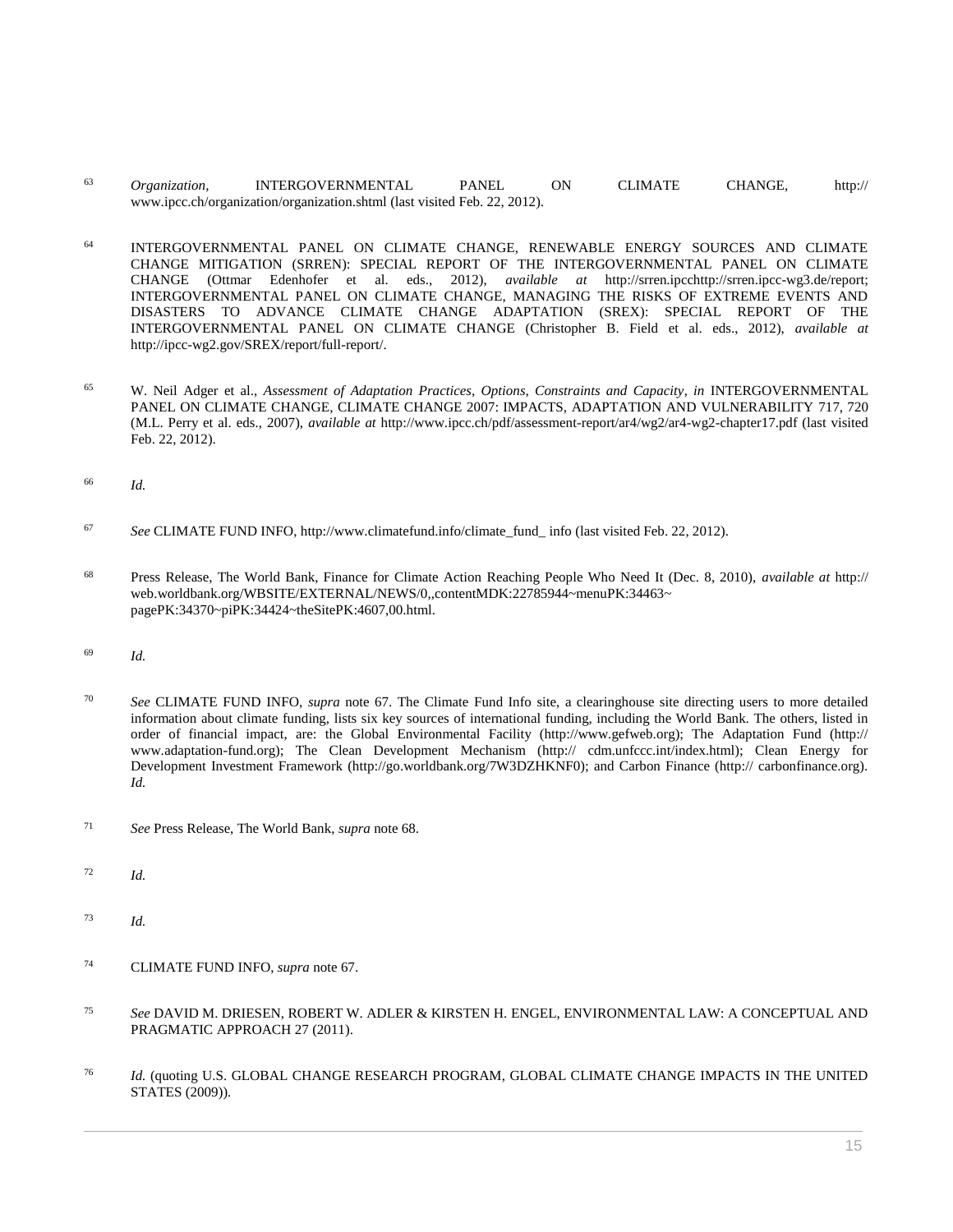- <sup>77</sup> *See Funded Projects*, CLIMATE FUNDS UPDATE, http:// www.climatefundsupdate.org/projects (last visited Feb. 22, 2012).
- <sup>78</sup> REGIONAL GREENHOUSE GAS INITIATIVE, http://www.rggi.org/home (last visited Feb. 22, 2012). The site describes RGGI Inc. as "a nonprofit corporation created to provide technical and administrative services to the Regional Greenhouse Gas Initiative CO<sup>2</sup> budget trading programs of Connecticut, Delaware, Maine, Maryland, Massachusetts, New Hampshire, New Jersey, New York, Rhode Island and Vermont."
- <sup>79</sup> *See CO<sup>2</sup> Offsets*, REGIONAL GREENHOUSE GAS INITIATIVE, http:// www.rggi.org/market/offsets (last visited Feb. 22, 2012).
- <sup>80</sup> *Id.*
- <sup>81</sup> *Id.*
- <sup>82</sup> *Id.*
- <sup>83</sup> *Fact Sheet: RGGI Offsets*, REGIONAL GREENHOUSE GAS INITIATIVE, 1, http://www.rggi.org/docs/RGGI\_Offsets\_in\_Brief.pdf (last visited Feb. 22, 2012).
- <sup>84</sup> *CO<sup>2</sup> Offsets*, *supra* note 79.
- <sup>85</sup> *RGGI Benefits*, REGIONAL GREENHOUSE GAS INITIATIVE, http:// www.rggi.org/rggi\_benefits (last visited Mar. 27, 2012).
- <sup>86</sup> *Id.* According to the report, the consumer benefit projects approved under RGGI go to four major areas: "52 percent to improve energy efficiency; 11 percent to accelerate the deployment of renewable energy technologies; 14 percent to provide energy bill payment assistance, including assistance to low-income ratepayers; 1 percent for a wide variety of greenhouse gas reduction programs, including programs to promote the development of carbon emission abatement technologies, efforts to reduce vehicle miles traveled, and programs to increase carbon sequestration." *Id.*
- <sup>87</sup> *See Assistance for Low and Moderate Income Households*, N.Y. ST. ENERGY RESOURCE & DEV. AUTHORITY, http://www.nyserda.ny.gov/en/Page-Sections/Residential/Programs/LowIncome-Assistance.aspx (last visited Apr. 4, 2012). New York State Energy and Research Development Authority (NYSERDA) is a state agency that uses RGGI funds in its program development. *Id. See also Evaluation of RGGI Funds*, N.Y. ST. ENERGY RESOURCE & DEV. AUTHORITY, http:// www.nyserda.ny.gov/Page-Sections/Energy-and-Environmental-Markets/RegionalGreenhouse-Gas-Initiative/Evaluation-of-RGGI -Funds.aspx (last visited Apr. 4, 2012).
- <sup>88</sup> *Id.*
- <sup>89</sup> *Fact Sheet: RGGI Offsets*, *supra* note 83, at 1.
- <sup>90</sup> *Id.* These three major GHGs account for 99% of the climate-change-causing GHGs, with CO<sub>2</sub> by far the most significant culprit, amounting to 72% of the GHG total. *See CO<sup>2</sup> - The Major Cause of Global Warming*, TIME FOR CHANGE, http://timeforchange.org/CO2-cause-of-global-warming (last visited May 12, 2011).
- <sup>91</sup> Paul Restuccia, *Training Key to Green Jobs*, BOS. HERALD, Apr. 11, 2011, at 2-6.
- <sup>92</sup> *Id.*